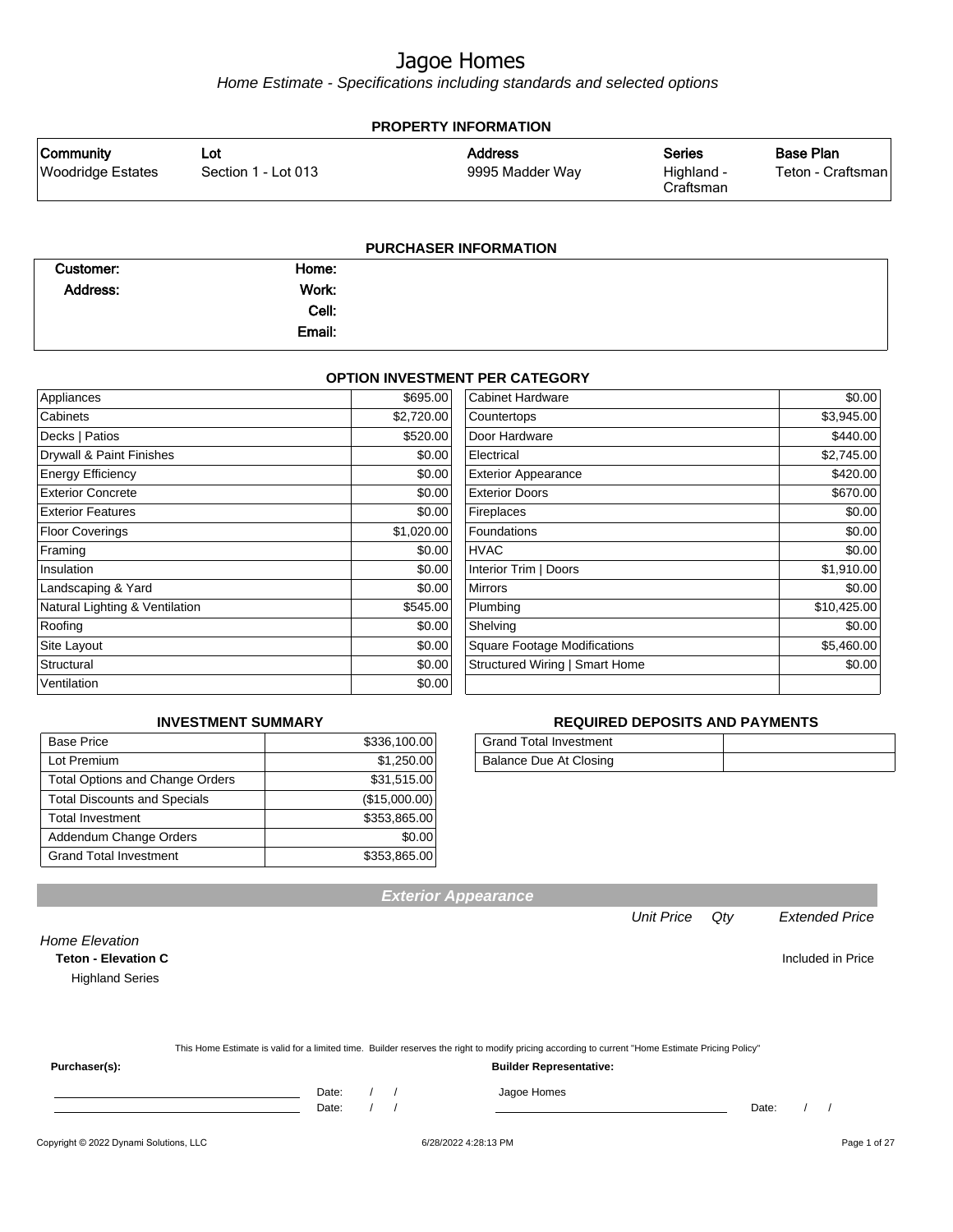|                                                                   |                                                                                                                                                                             | <b>PROPERTY INFORMATION</b>                                                                                                                                                        |                                          |     |                                       |
|-------------------------------------------------------------------|-----------------------------------------------------------------------------------------------------------------------------------------------------------------------------|------------------------------------------------------------------------------------------------------------------------------------------------------------------------------------|------------------------------------------|-----|---------------------------------------|
| Community<br><b>Woodridge Estates</b>                             | Lot<br>Section 1 - Lot 013                                                                                                                                                  | <b>Address</b><br>9995 Madder Way                                                                                                                                                  | <b>Series</b><br>Highland -<br>Craftsman |     | <b>Base Plan</b><br>Teton - Craftsman |
|                                                                   |                                                                                                                                                                             | <b>Exterior Appearance</b>                                                                                                                                                         |                                          |     |                                       |
| <b>Home Exterior Brick</b>                                        |                                                                                                                                                                             |                                                                                                                                                                                    | <b>Unit Price</b>                        | Qty | <b>Extended Price</b>                 |
| <b>Brick Veneer Front - Per Plan</b><br><b>Brick Color</b>        | Includes brick front of home. See plan for details. Does not include drop brick ledge.                                                                                      |                                                                                                                                                                                    |                                          |     | Included in Price                     |
|                                                                   | Selected Brick Color: Brownstone                                                                                                                                            |                                                                                                                                                                                    |                                          |     | Included in Price                     |
| <b>Cultured Stone</b><br><b>Cultured Stone</b><br>Color           |                                                                                                                                                                             |                                                                                                                                                                                    |                                          |     | Included in Price                     |
|                                                                   | Selected Color: Ledgestone Bucks County                                                                                                                                     |                                                                                                                                                                                    |                                          |     | Included in Price                     |
| <b>Address Stone</b><br><b>Address Stone</b>                      |                                                                                                                                                                             |                                                                                                                                                                                    |                                          |     | \$420.00                              |
|                                                                   | Includes one 8"x16" address stone for front of the house. Street Number ONLY will be on the<br>stone. Location of address stone will be predetermined by builder.           |                                                                                                                                                                                    |                                          |     |                                       |
|                                                                   |                                                                                                                                                                             | <b>Energy Efficiency</b>                                                                                                                                                           |                                          |     |                                       |
| <b>HERS Rating</b>                                                |                                                                                                                                                                             |                                                                                                                                                                                    | <b>Unit Price</b>                        | Qty | <b>Extended Price</b>                 |
| HERS Rated Home (Less than 85 Score)                              | Note - Jagoe Homes receives all applicable rebates for energy efficiency, utilities,<br>manufacturers, etc. Rebates have been reflected as a discount in Base Price of Home |                                                                                                                                                                                    |                                          |     | Included in Price                     |
|                                                                   |                                                                                                                                                                             | <b>Square Footage Modifications</b>                                                                                                                                                |                                          |     |                                       |
|                                                                   |                                                                                                                                                                             |                                                                                                                                                                                    | <b>Unit Price</b>                        | Qty | <b>Extended Price</b>                 |
| Dining Area - 2' Expansion in Depth                               | Dining Area - 2' Expansion in Depth, No Windows Included                                                                                                                    |                                                                                                                                                                                    |                                          |     | \$3,590.00                            |
| <b>Attic Storage Addition</b>                                     | Teton Storage Area Addition w/Pull Down Stairs<br>LADDER IS RATED TO 250 POUNDS                                                                                             |                                                                                                                                                                                    |                                          |     | \$1,870.00                            |
|                                                                   |                                                                                                                                                                             | <b>Structural</b>                                                                                                                                                                  |                                          |     |                                       |
|                                                                   |                                                                                                                                                                             |                                                                                                                                                                                    | <b>Unit Price</b>                        | Qty | <b>Extended Price</b>                 |
| Concrete Slab<br>Barrier, Termite Warranty 1 year                 | Concrete Slab 4" thick (avg), 3500 psi, Slab fill 6" minimum, 6 mil polyethylene Vapor                                                                                      |                                                                                                                                                                                    |                                          |     | Included in Price                     |
| <b>Foundation Block</b><br><b>Foundation Block Size 8"x8"x16"</b> |                                                                                                                                                                             |                                                                                                                                                                                    |                                          |     | \$0.00                                |
| Purchaser(s):                                                     |                                                                                                                                                                             | This Home Estimate is valid for a limited time. Builder reserves the right to modify pricing according to current "Home Estimate Pricing Policy"<br><b>Builder Representative:</b> |                                          |     |                                       |
|                                                                   | Date:<br>$\prime$<br><u> 1989 - Johann Barn, amerikansk politiker (</u><br>$\prime$<br>Date:                                                                                | Jagoe Homes<br>$\prime$<br>$\sqrt{ }$                                                                                                                                              |                                          |     | Date:<br>$\prime$<br>$\prime$         |
| Copyright © 2022 Dynami Solutions, LLC                            |                                                                                                                                                                             | 6/28/2022 4:28:13 PM                                                                                                                                                               |                                          |     | Page 2 of 27                          |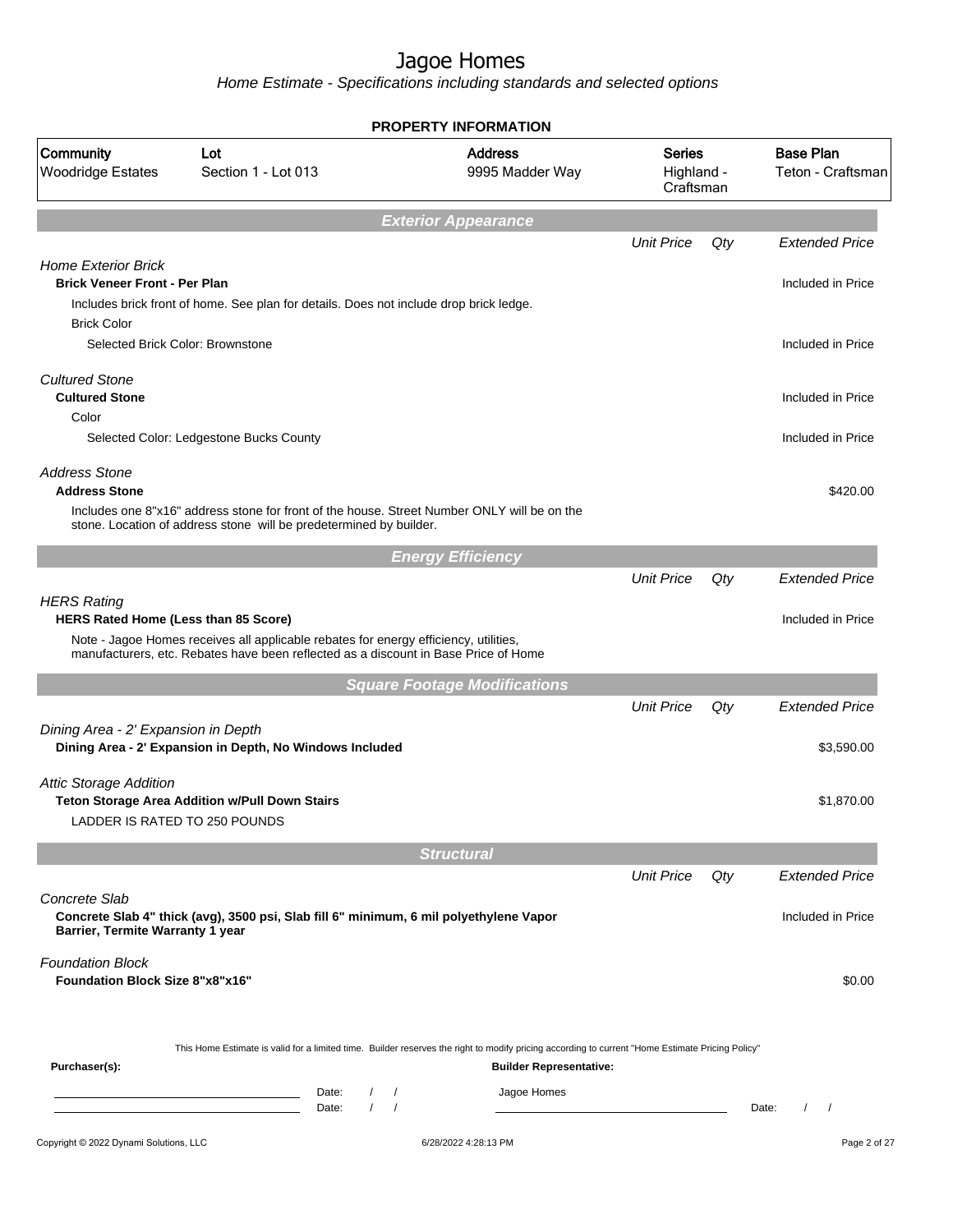Home Estimate - Specifications including standards and selected options

|                                                                          |                                                                                                                                                                          | <b>PROPERTY INFORMATION</b>       |                                          |     |                                       |
|--------------------------------------------------------------------------|--------------------------------------------------------------------------------------------------------------------------------------------------------------------------|-----------------------------------|------------------------------------------|-----|---------------------------------------|
| Community<br><b>Woodridge Estates</b>                                    | Lot<br>Section 1 - Lot 013                                                                                                                                               | <b>Address</b><br>9995 Madder Way | <b>Series</b><br>Highland -<br>Craftsman |     | <b>Base Plan</b><br>Teton - Craftsman |
|                                                                          |                                                                                                                                                                          | <b>Structural</b>                 |                                          |     |                                       |
|                                                                          |                                                                                                                                                                          |                                   | <b>Unit Price</b>                        | Qty | <b>Extended Price</b>                 |
| <b>Foundation Drain</b><br><b>Foundation Drain - Gravel French Drain</b> |                                                                                                                                                                          |                                   |                                          |     | Included in Price                     |
|                                                                          |                                                                                                                                                                          | <b>Decks   Patios</b>             |                                          |     |                                       |
|                                                                          |                                                                                                                                                                          |                                   | <b>Unit Price</b>                        | Qty | Extended Price                        |
| Finish                                                                   | Outside Retreat Concrete Patio or Covered Patio<br>12' Wide x 12' Deep Concrete Patio, 3500 psi                                                                          |                                   |                                          |     | \$520.00                              |
| Selected Finish: Broom Finish                                            |                                                                                                                                                                          |                                   |                                          |     | Included in Price                     |
|                                                                          |                                                                                                                                                                          | <b>Exterior Doors</b>             |                                          |     |                                       |
|                                                                          |                                                                                                                                                                          |                                   | <b>Unit Price</b>                        | Qty | <b>Extended Price</b>                 |
| Front Entry Door                                                         | HD Smooth Steel 3/0 Painted Craftsman MHD-217-010-2 w/ 22x17 Clear Glass Insert<br>Consult with Design Coordinator for Glass Pattern, Door Handle, and Paint Selections. |                                   |                                          |     | Included in Price                     |
| 16' Craftsman Garage Overhead Door                                       | Carriage House Stamped 16x7 Garage Door                                                                                                                                  |                                   |                                          |     | Included in Price                     |
|                                                                          | CHI 5250   Stamped Carriage House Steel   Includes Decorative Hardware                                                                                                   |                                   |                                          |     |                                       |
| Color                                                                    |                                                                                                                                                                          |                                   |                                          |     |                                       |
| Selected Color: Desert Tan                                               |                                                                                                                                                                          |                                   |                                          |     | Included in Price                     |
| Dining Area Patio Door                                                   | Vinyl 6/0 Sliding Door w/ NO Grilles, Screen, and 1/0 Transom                                                                                                            |                                   |                                          |     | \$670.00                              |
|                                                                          | Vinyl 6/0 Sliding Door w/ NO Grilles, Screen, and 1/0 Transom                                                                                                            |                                   |                                          |     |                                       |
| Color                                                                    |                                                                                                                                                                          |                                   |                                          |     |                                       |
| Selected Color: White                                                    |                                                                                                                                                                          |                                   |                                          |     | Included in Price                     |
| Garage-to-Home Door                                                      | HD Steel Smooth 2 Panel Square 2/8 x 6/8 Door                                                                                                                            |                                   |                                          |     | \$0.00                                |
| Smooth Finish<br><b>Primed for Paint</b>                                 | Interior Door Paint Selection unless otherwise Specified                                                                                                                 |                                   |                                          |     |                                       |
| Garage Door Opener                                                       |                                                                                                                                                                          |                                   |                                          |     |                                       |
|                                                                          | <b>Garage Door Opener(s) with 2 Transmitters</b>                                                                                                                         |                                   |                                          |     | Included in Price                     |

This Home Estimate is valid for a limited time. Builder reserves the right to modify pricing according to current "Home Estimate Pricing Policy" **Purchaser(s): Builder Representative:** Date: / / Jagoe Homes<br>Date: / / Jagoe Homes Date: / / Date: / /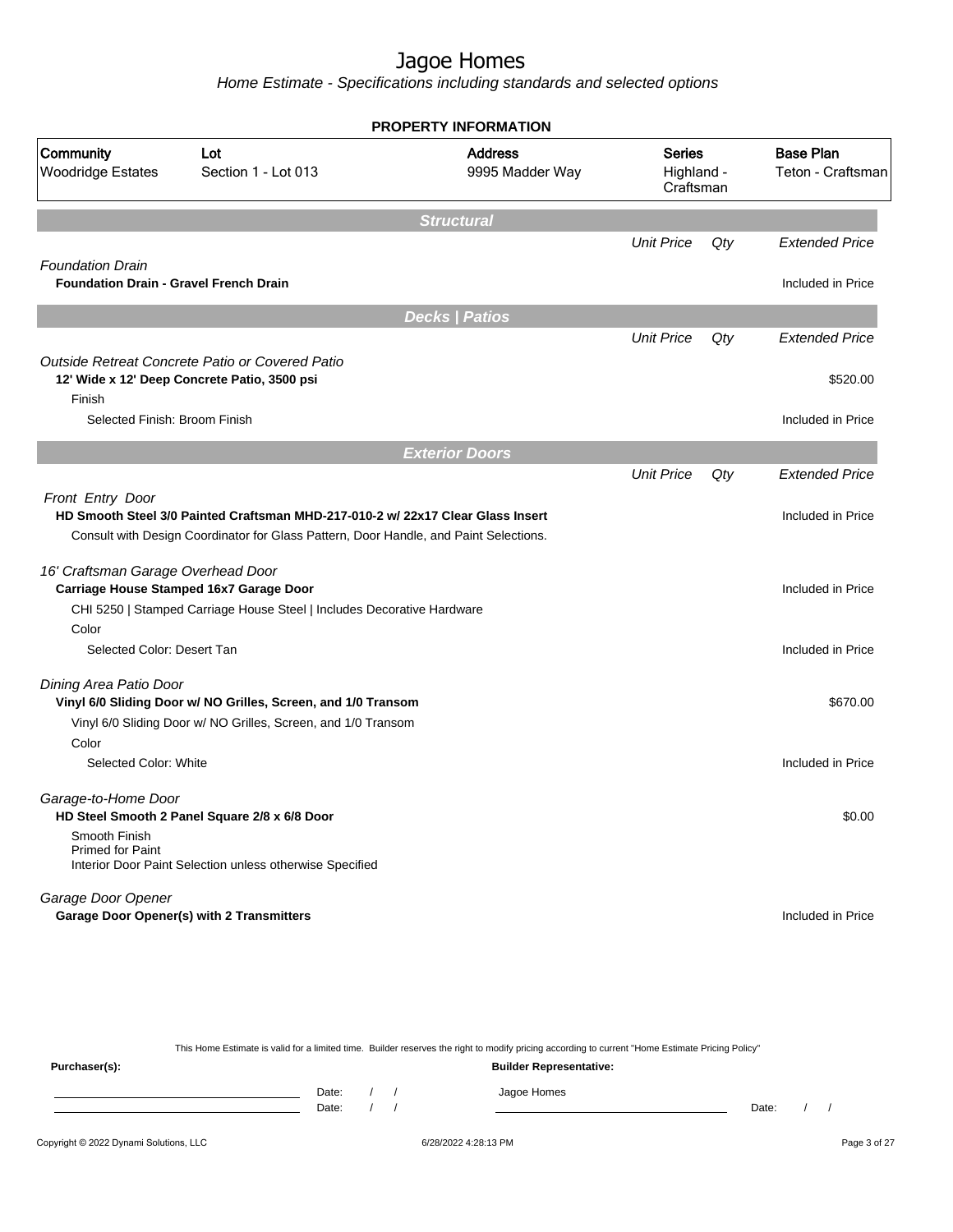Home Estimate - Specifications including standards and selected options

| <b>Address</b><br><b>Base Plan</b><br>Community<br>Lot<br>Series<br><b>Woodridge Estates</b><br>9995 Madder Way<br>Section 1 - Lot 013<br>Highland -<br>Craftsman<br><b>Natural Lighting &amp; Ventilation</b><br><b>Unit Price</b><br>Qty<br><b>Extended Price</b><br><b>Entire Home Windows</b><br>Vinyl Low E Single Hung Window w/ GBG & Half Screen<br>Included in Price<br>Vinyl Low E Single Hung Window w/ GBG & Half Screen. Glass is Clear unless otherwise<br>noted. Grilles are between the glass. Grille patterns will differ based on Home Series. Please<br>confirm with New Home Consultant.<br><b>Window Color</b><br>Selected Window Color: White Exterior/White Interior<br>Included in Price<br><b>Entire Home Additional Windows</b><br>Additional 4034 (approx 44" W x 73" H) Vinyl Low E Single Hung Window w/ GBG & Half<br>\$545.00<br><b>Screen</b><br>Vinyl Low E Single Hung Window w/ GBG & Half Screen. Grilles are between the glass. Grille<br>patterns will differ based on Home Series. Please confirm with New Home Consultant.<br>Technical Specification: This option is not available for the finished room over garage<br>(Bonus Room 3)<br><b>Window Color</b><br>Selected Window Color: White<br>Included in Price<br><b>Comments: Family Room</b><br><b>Entire Home Extended Jambs and Casing</b><br>Extended Jambs and Casing (No Window Stool) Package for Windows<br>Included in Price<br>Includes extended jambs and casing on all additional windows<br><b>Extended Jambs and Casing for Additional Windows</b><br>Extended Jambs and Casing (No Window Stool) Package for Windows<br>Included in Price<br>Includes extended jambs and casing on all additional windows<br><b>Exterior Concrete</b><br><b>Unit Price</b><br>Qty<br><b>Extended Price</b><br>Driveway   Maximum Width<br>20' Maximum Width at Right of Way<br>\$0.00<br>Driveway will widen past property line to accommodate selections requiring additional width.<br>Driveway   Concrete<br>Driveway/Parking Double Garage: 16' 3" wide, 3500 psi<br>Included in Price<br>Finish<br>Selected Finish: Broom Finish<br>Included in Price |  | <b>PROPERTY INFORMATION</b> |  |                   |
|---------------------------------------------------------------------------------------------------------------------------------------------------------------------------------------------------------------------------------------------------------------------------------------------------------------------------------------------------------------------------------------------------------------------------------------------------------------------------------------------------------------------------------------------------------------------------------------------------------------------------------------------------------------------------------------------------------------------------------------------------------------------------------------------------------------------------------------------------------------------------------------------------------------------------------------------------------------------------------------------------------------------------------------------------------------------------------------------------------------------------------------------------------------------------------------------------------------------------------------------------------------------------------------------------------------------------------------------------------------------------------------------------------------------------------------------------------------------------------------------------------------------------------------------------------------------------------------------------------------------------------------------------------------------------------------------------------------------------------------------------------------------------------------------------------------------------------------------------------------------------------------------------------------------------------------------------------------------------------------------------------------------------------------------------------------------------------------------------------------------------------------------------------|--|-----------------------------|--|-------------------|
|                                                                                                                                                                                                                                                                                                                                                                                                                                                                                                                                                                                                                                                                                                                                                                                                                                                                                                                                                                                                                                                                                                                                                                                                                                                                                                                                                                                                                                                                                                                                                                                                                                                                                                                                                                                                                                                                                                                                                                                                                                                                                                                                                         |  |                             |  | Teton - Craftsman |
|                                                                                                                                                                                                                                                                                                                                                                                                                                                                                                                                                                                                                                                                                                                                                                                                                                                                                                                                                                                                                                                                                                                                                                                                                                                                                                                                                                                                                                                                                                                                                                                                                                                                                                                                                                                                                                                                                                                                                                                                                                                                                                                                                         |  |                             |  |                   |
|                                                                                                                                                                                                                                                                                                                                                                                                                                                                                                                                                                                                                                                                                                                                                                                                                                                                                                                                                                                                                                                                                                                                                                                                                                                                                                                                                                                                                                                                                                                                                                                                                                                                                                                                                                                                                                                                                                                                                                                                                                                                                                                                                         |  |                             |  |                   |
|                                                                                                                                                                                                                                                                                                                                                                                                                                                                                                                                                                                                                                                                                                                                                                                                                                                                                                                                                                                                                                                                                                                                                                                                                                                                                                                                                                                                                                                                                                                                                                                                                                                                                                                                                                                                                                                                                                                                                                                                                                                                                                                                                         |  |                             |  |                   |
|                                                                                                                                                                                                                                                                                                                                                                                                                                                                                                                                                                                                                                                                                                                                                                                                                                                                                                                                                                                                                                                                                                                                                                                                                                                                                                                                                                                                                                                                                                                                                                                                                                                                                                                                                                                                                                                                                                                                                                                                                                                                                                                                                         |  |                             |  |                   |
|                                                                                                                                                                                                                                                                                                                                                                                                                                                                                                                                                                                                                                                                                                                                                                                                                                                                                                                                                                                                                                                                                                                                                                                                                                                                                                                                                                                                                                                                                                                                                                                                                                                                                                                                                                                                                                                                                                                                                                                                                                                                                                                                                         |  |                             |  |                   |
|                                                                                                                                                                                                                                                                                                                                                                                                                                                                                                                                                                                                                                                                                                                                                                                                                                                                                                                                                                                                                                                                                                                                                                                                                                                                                                                                                                                                                                                                                                                                                                                                                                                                                                                                                                                                                                                                                                                                                                                                                                                                                                                                                         |  |                             |  |                   |
|                                                                                                                                                                                                                                                                                                                                                                                                                                                                                                                                                                                                                                                                                                                                                                                                                                                                                                                                                                                                                                                                                                                                                                                                                                                                                                                                                                                                                                                                                                                                                                                                                                                                                                                                                                                                                                                                                                                                                                                                                                                                                                                                                         |  |                             |  |                   |
|                                                                                                                                                                                                                                                                                                                                                                                                                                                                                                                                                                                                                                                                                                                                                                                                                                                                                                                                                                                                                                                                                                                                                                                                                                                                                                                                                                                                                                                                                                                                                                                                                                                                                                                                                                                                                                                                                                                                                                                                                                                                                                                                                         |  |                             |  |                   |
|                                                                                                                                                                                                                                                                                                                                                                                                                                                                                                                                                                                                                                                                                                                                                                                                                                                                                                                                                                                                                                                                                                                                                                                                                                                                                                                                                                                                                                                                                                                                                                                                                                                                                                                                                                                                                                                                                                                                                                                                                                                                                                                                                         |  |                             |  |                   |
|                                                                                                                                                                                                                                                                                                                                                                                                                                                                                                                                                                                                                                                                                                                                                                                                                                                                                                                                                                                                                                                                                                                                                                                                                                                                                                                                                                                                                                                                                                                                                                                                                                                                                                                                                                                                                                                                                                                                                                                                                                                                                                                                                         |  |                             |  |                   |
|                                                                                                                                                                                                                                                                                                                                                                                                                                                                                                                                                                                                                                                                                                                                                                                                                                                                                                                                                                                                                                                                                                                                                                                                                                                                                                                                                                                                                                                                                                                                                                                                                                                                                                                                                                                                                                                                                                                                                                                                                                                                                                                                                         |  |                             |  |                   |
|                                                                                                                                                                                                                                                                                                                                                                                                                                                                                                                                                                                                                                                                                                                                                                                                                                                                                                                                                                                                                                                                                                                                                                                                                                                                                                                                                                                                                                                                                                                                                                                                                                                                                                                                                                                                                                                                                                                                                                                                                                                                                                                                                         |  |                             |  |                   |
|                                                                                                                                                                                                                                                                                                                                                                                                                                                                                                                                                                                                                                                                                                                                                                                                                                                                                                                                                                                                                                                                                                                                                                                                                                                                                                                                                                                                                                                                                                                                                                                                                                                                                                                                                                                                                                                                                                                                                                                                                                                                                                                                                         |  |                             |  |                   |
|                                                                                                                                                                                                                                                                                                                                                                                                                                                                                                                                                                                                                                                                                                                                                                                                                                                                                                                                                                                                                                                                                                                                                                                                                                                                                                                                                                                                                                                                                                                                                                                                                                                                                                                                                                                                                                                                                                                                                                                                                                                                                                                                                         |  |                             |  |                   |
|                                                                                                                                                                                                                                                                                                                                                                                                                                                                                                                                                                                                                                                                                                                                                                                                                                                                                                                                                                                                                                                                                                                                                                                                                                                                                                                                                                                                                                                                                                                                                                                                                                                                                                                                                                                                                                                                                                                                                                                                                                                                                                                                                         |  |                             |  |                   |
|                                                                                                                                                                                                                                                                                                                                                                                                                                                                                                                                                                                                                                                                                                                                                                                                                                                                                                                                                                                                                                                                                                                                                                                                                                                                                                                                                                                                                                                                                                                                                                                                                                                                                                                                                                                                                                                                                                                                                                                                                                                                                                                                                         |  |                             |  |                   |
|                                                                                                                                                                                                                                                                                                                                                                                                                                                                                                                                                                                                                                                                                                                                                                                                                                                                                                                                                                                                                                                                                                                                                                                                                                                                                                                                                                                                                                                                                                                                                                                                                                                                                                                                                                                                                                                                                                                                                                                                                                                                                                                                                         |  |                             |  |                   |
|                                                                                                                                                                                                                                                                                                                                                                                                                                                                                                                                                                                                                                                                                                                                                                                                                                                                                                                                                                                                                                                                                                                                                                                                                                                                                                                                                                                                                                                                                                                                                                                                                                                                                                                                                                                                                                                                                                                                                                                                                                                                                                                                                         |  |                             |  |                   |
|                                                                                                                                                                                                                                                                                                                                                                                                                                                                                                                                                                                                                                                                                                                                                                                                                                                                                                                                                                                                                                                                                                                                                                                                                                                                                                                                                                                                                                                                                                                                                                                                                                                                                                                                                                                                                                                                                                                                                                                                                                                                                                                                                         |  |                             |  |                   |
|                                                                                                                                                                                                                                                                                                                                                                                                                                                                                                                                                                                                                                                                                                                                                                                                                                                                                                                                                                                                                                                                                                                                                                                                                                                                                                                                                                                                                                                                                                                                                                                                                                                                                                                                                                                                                                                                                                                                                                                                                                                                                                                                                         |  |                             |  |                   |
|                                                                                                                                                                                                                                                                                                                                                                                                                                                                                                                                                                                                                                                                                                                                                                                                                                                                                                                                                                                                                                                                                                                                                                                                                                                                                                                                                                                                                                                                                                                                                                                                                                                                                                                                                                                                                                                                                                                                                                                                                                                                                                                                                         |  |                             |  |                   |
|                                                                                                                                                                                                                                                                                                                                                                                                                                                                                                                                                                                                                                                                                                                                                                                                                                                                                                                                                                                                                                                                                                                                                                                                                                                                                                                                                                                                                                                                                                                                                                                                                                                                                                                                                                                                                                                                                                                                                                                                                                                                                                                                                         |  |                             |  |                   |
|                                                                                                                                                                                                                                                                                                                                                                                                                                                                                                                                                                                                                                                                                                                                                                                                                                                                                                                                                                                                                                                                                                                                                                                                                                                                                                                                                                                                                                                                                                                                                                                                                                                                                                                                                                                                                                                                                                                                                                                                                                                                                                                                                         |  |                             |  |                   |
|                                                                                                                                                                                                                                                                                                                                                                                                                                                                                                                                                                                                                                                                                                                                                                                                                                                                                                                                                                                                                                                                                                                                                                                                                                                                                                                                                                                                                                                                                                                                                                                                                                                                                                                                                                                                                                                                                                                                                                                                                                                                                                                                                         |  |                             |  |                   |
|                                                                                                                                                                                                                                                                                                                                                                                                                                                                                                                                                                                                                                                                                                                                                                                                                                                                                                                                                                                                                                                                                                                                                                                                                                                                                                                                                                                                                                                                                                                                                                                                                                                                                                                                                                                                                                                                                                                                                                                                                                                                                                                                                         |  |                             |  |                   |
|                                                                                                                                                                                                                                                                                                                                                                                                                                                                                                                                                                                                                                                                                                                                                                                                                                                                                                                                                                                                                                                                                                                                                                                                                                                                                                                                                                                                                                                                                                                                                                                                                                                                                                                                                                                                                                                                                                                                                                                                                                                                                                                                                         |  |                             |  |                   |
|                                                                                                                                                                                                                                                                                                                                                                                                                                                                                                                                                                                                                                                                                                                                                                                                                                                                                                                                                                                                                                                                                                                                                                                                                                                                                                                                                                                                                                                                                                                                                                                                                                                                                                                                                                                                                                                                                                                                                                                                                                                                                                                                                         |  |                             |  |                   |
|                                                                                                                                                                                                                                                                                                                                                                                                                                                                                                                                                                                                                                                                                                                                                                                                                                                                                                                                                                                                                                                                                                                                                                                                                                                                                                                                                                                                                                                                                                                                                                                                                                                                                                                                                                                                                                                                                                                                                                                                                                                                                                                                                         |  |                             |  |                   |
|                                                                                                                                                                                                                                                                                                                                                                                                                                                                                                                                                                                                                                                                                                                                                                                                                                                                                                                                                                                                                                                                                                                                                                                                                                                                                                                                                                                                                                                                                                                                                                                                                                                                                                                                                                                                                                                                                                                                                                                                                                                                                                                                                         |  |                             |  |                   |

This Home Estimate is valid for a limited time. Builder reserves the right to modify pricing according to current "Home Estimate Pricing Policy" **Purchaser(s): Builder Representative:** Date: / / Jagoe Homes<br>Date: / / Jagoe Homes Date: / / Date: / /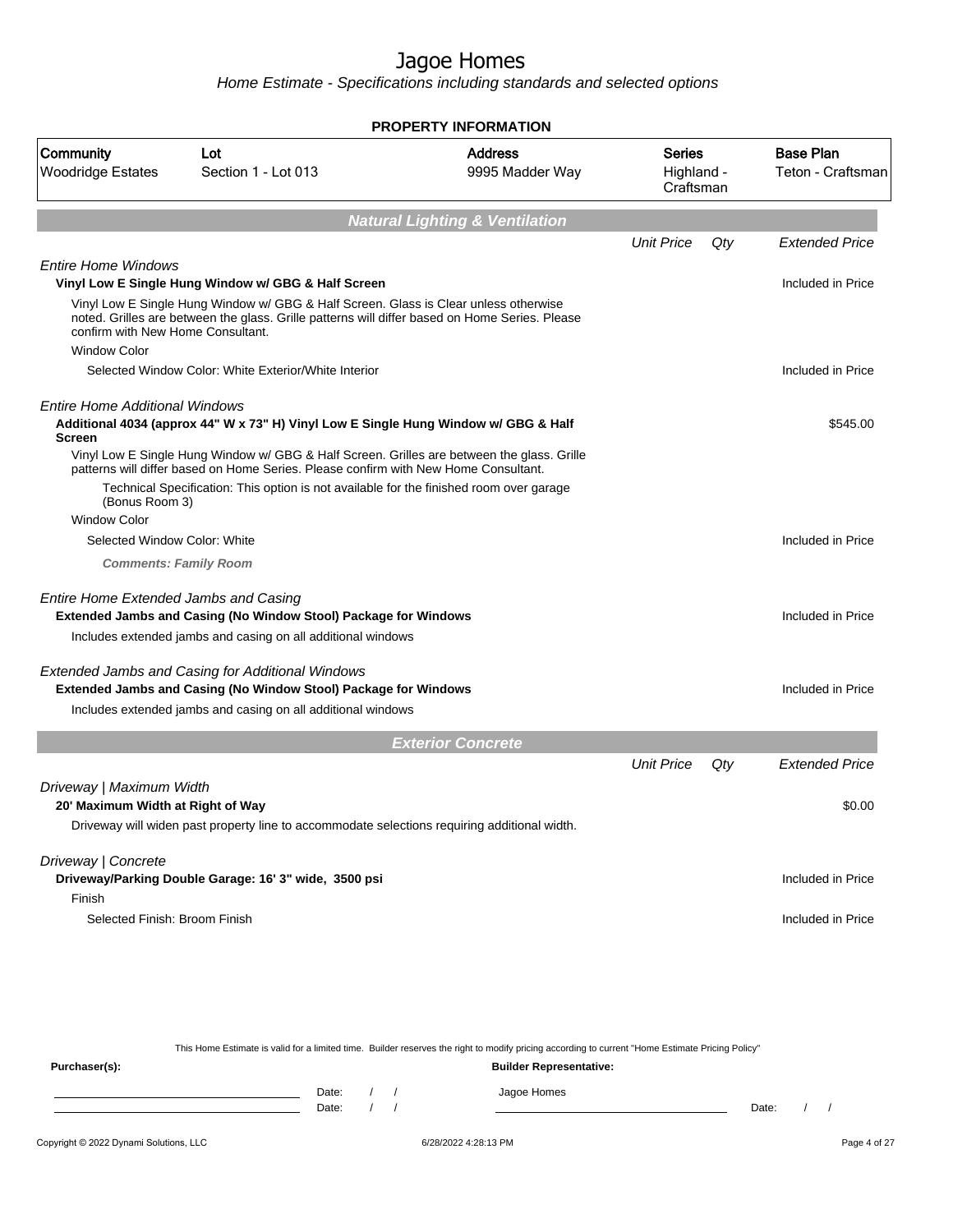|                                                                   |                                                                                                                                                  | <b>PROPERTY INFORMATION</b>       |                                          |     |                       |  |                                       |
|-------------------------------------------------------------------|--------------------------------------------------------------------------------------------------------------------------------------------------|-----------------------------------|------------------------------------------|-----|-----------------------|--|---------------------------------------|
| Community<br><b>Woodridge Estates</b>                             | Lot<br>Section 1 - Lot 013                                                                                                                       | <b>Address</b><br>9995 Madder Way | <b>Series</b><br>Highland -<br>Craftsman |     |                       |  | <b>Base Plan</b><br>Teton - Craftsman |
|                                                                   |                                                                                                                                                  | <b>Exterior Concrete</b>          |                                          |     |                       |  |                                       |
|                                                                   |                                                                                                                                                  |                                   | <b>Unit Price</b>                        | Qty | <b>Extended Price</b> |  |                                       |
| <b>Front Porch &amp; Sidewalk</b>                                 | Exterior Concrete - Front Porch & Sidewalk, 3500 psi                                                                                             |                                   |                                          |     | Included in Price     |  |                                       |
| Finish<br>Selected Finish: Broom Finish                           |                                                                                                                                                  |                                   |                                          |     | Included in Price     |  |                                       |
| <b>City Sidewalk</b>                                              | Exterior Concrete - City Sidewalk, 3500 psi, Broom Finish                                                                                        |                                   |                                          |     | Included in Price     |  |                                       |
|                                                                   |                                                                                                                                                  | <b>Exterior Features</b>          |                                          |     |                       |  |                                       |
|                                                                   |                                                                                                                                                  |                                   | <b>Unit Price</b>                        | Qty | <b>Extended Price</b> |  |                                       |
| <b>Exterior Siding</b>                                            | Exterior Portfolio - Double 4" Vinyl Siding                                                                                                      |                                   |                                          |     | Included in Price     |  |                                       |
| Color<br>Selected Color: Canyon                                   |                                                                                                                                                  |                                   |                                          |     | Included in Price     |  |                                       |
| Exterior Bracket/Corbel<br>Exterior Bracket(s), Corbel(s) Painted |                                                                                                                                                  |                                   |                                          |     | Included in Price     |  |                                       |
| Color                                                             | Selected Color: SW7568 Neutral Ground (Pearl Coordinate)                                                                                         |                                   |                                          |     | Included in Price     |  |                                       |
| <b>Exterior Portfolio Vinyl Board and Batten</b>                  | Exterior Vertical Board & Batten Decorative Siding                                                                                               |                                   |                                          |     | Included in Price     |  |                                       |
| replicate real cedar.<br>Color                                    | Exterior Portfolio Vinyl Board and Batten features architecturally correct 10-inch boards that                                                   |                                   |                                          |     |                       |  |                                       |
| Selected Color: Country Beige                                     |                                                                                                                                                  |                                   |                                          |     | Included in Price     |  |                                       |
| <b>Exterior Special Trim Areas</b><br>color selected.             | Aluminum Wrapped Trim: Window Trim, Beams, Rake/Fascia, etc. Color will match Soffit                                                             |                                   |                                          |     | Included in Price     |  |                                       |
|                                                                   | See plan for details. Color will match Soffit Color Selected.                                                                                    |                                   |                                          |     |                       |  |                                       |
| Exterior Vinyl Corner Trim(s)<br><b>Vinyl Corner Trim(s)</b>      |                                                                                                                                                  |                                   |                                          |     | Included in Price     |  |                                       |
| Color<br>Selected Color: Pearl                                    |                                                                                                                                                  |                                   |                                          |     | Included in Price     |  |                                       |
| Fascia<br><b>Fascia Aluminum</b>                                  |                                                                                                                                                  |                                   |                                          |     | Included in Price     |  |                                       |
| Color will match Soffit Color Selected                            |                                                                                                                                                  |                                   |                                          |     |                       |  |                                       |
|                                                                   | This Home Estimate is valid for a limited time. Builder reserves the right to modify pricing according to current "Home Estimate Pricing Policy" |                                   |                                          |     |                       |  |                                       |
| Purchaser(s):                                                     |                                                                                                                                                  | <b>Builder Representative:</b>    |                                          |     |                       |  |                                       |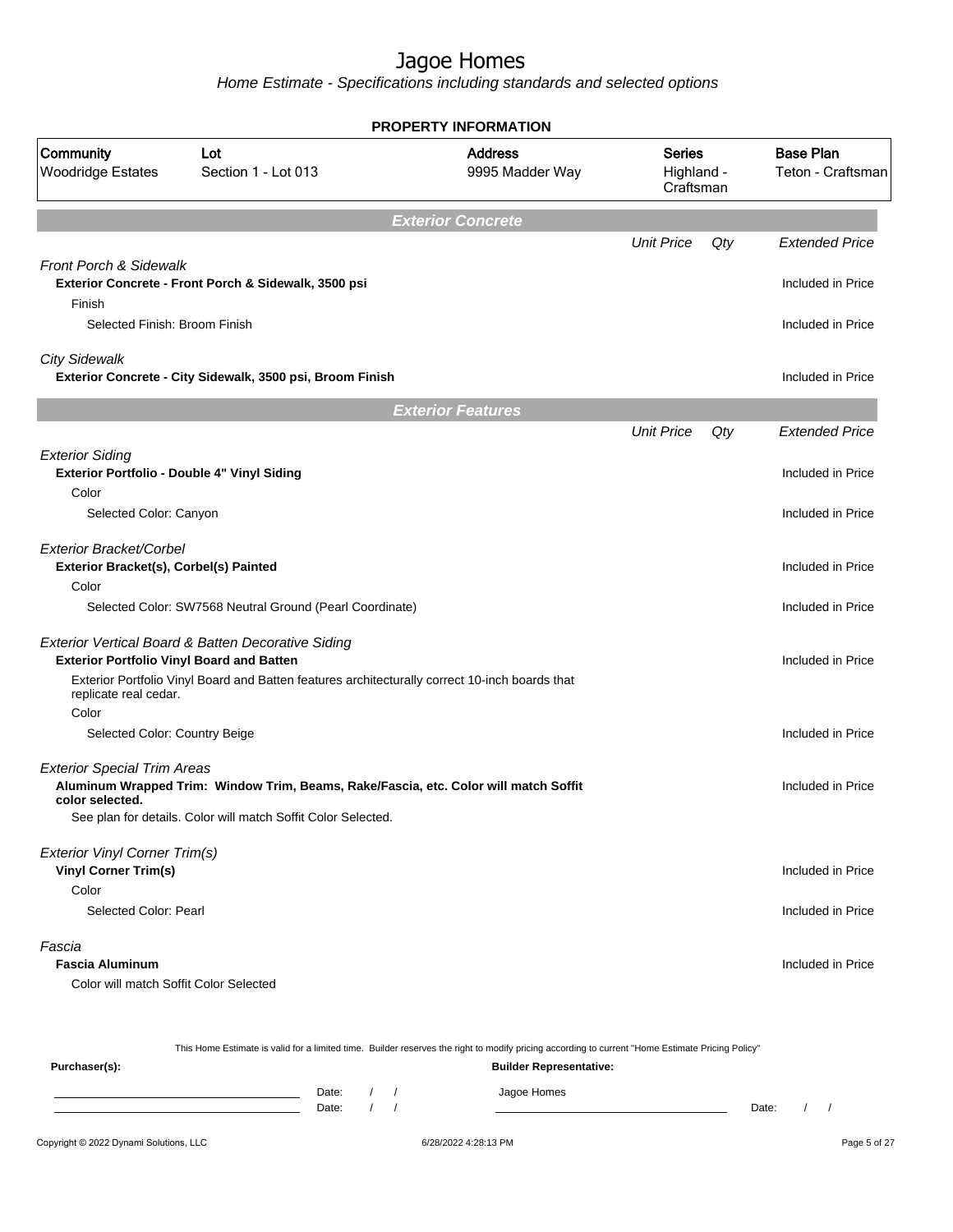Home Estimate - Specifications including standards and selected options

| Community<br><b>Woodridge Estates</b>                         | Lot<br>Section 1 - Lot 013                         | <b>Address</b><br>9995 Madder Way | <b>Series</b><br>Highland -<br>Craftsman |     | <b>Base Plan</b><br>Teton - Craftsman |
|---------------------------------------------------------------|----------------------------------------------------|-----------------------------------|------------------------------------------|-----|---------------------------------------|
|                                                               |                                                    | <b>Exterior Features</b>          |                                          |     |                                       |
|                                                               |                                                    |                                   | <b>Unit Price</b>                        | Qty | <b>Extended Price</b>                 |
| Soffit<br>Soffit - Continuous Perforated Vinyl<br>Color       |                                                    |                                   |                                          |     | Included in Price                     |
| Selected Color: Pearl                                         |                                                    |                                   |                                          |     | Included in Price                     |
| Gutter<br>Gutters Aluminum 5" (.027 gauge)                    |                                                    |                                   |                                          |     | Included in Price                     |
| Color<br>Selected Color: Pearl                                |                                                    |                                   |                                          |     | Included in Price                     |
| Downspout                                                     | Downspouts Aluminum 3" x 2" (.027 gauge)           |                                   |                                          |     | Included in Price                     |
| Splash Block<br>Splash Blocks 24" precast concrete            |                                                    |                                   |                                          |     | Included in Price                     |
| Flashing<br><b>Flashing see Plan Detail</b>                   |                                                    |                                   |                                          |     | Included in Price                     |
|                                                               |                                                    | <b>Roofing</b>                    |                                          |     |                                       |
|                                                               |                                                    |                                   | <b>Unit Price</b>                        | Qty | <b>Extended Price</b>                 |
| Roof Felt                                                     | Synthetic Underlayment or Felt, Aluminum Drip Edge |                                   |                                          |     | Included in Price                     |
| <b>Roof Shingles</b><br>30 Year GAF Dimensional Roof Shingles |                                                    |                                   |                                          |     | Included in Price                     |
| Roofing Color<br>Selected Roofing Color: Charcoal             |                                                    |                                   |                                          |     | Included in Price                     |
| Roof Valley Ice Guard<br><b>Valley Material Ice Guard</b>     |                                                    |                                   |                                          |     | Included in Price                     |
|                                                               |                                                    | <b>Fireplaces</b>                 |                                          |     |                                       |
|                                                               |                                                    |                                   | <b>Unit Price</b>                        | Qty | <b>Extended Price</b>                 |
| Fireplace   Family Room<br><b>None</b>                        |                                                    |                                   |                                          |     | Included in Price                     |
|                                                               |                                                    |                                   |                                          |     |                                       |
|                                                               |                                                    |                                   |                                          |     |                                       |

This Home Estimate is valid for a limited time. Builder reserves the right to modify pricing according to current "Home Estimate Pricing Policy" **Purchaser(s): Builder Representative:** Date: / / Jagoe Homes<br>Date: / / Jagoe Homes Date: / / Date: / /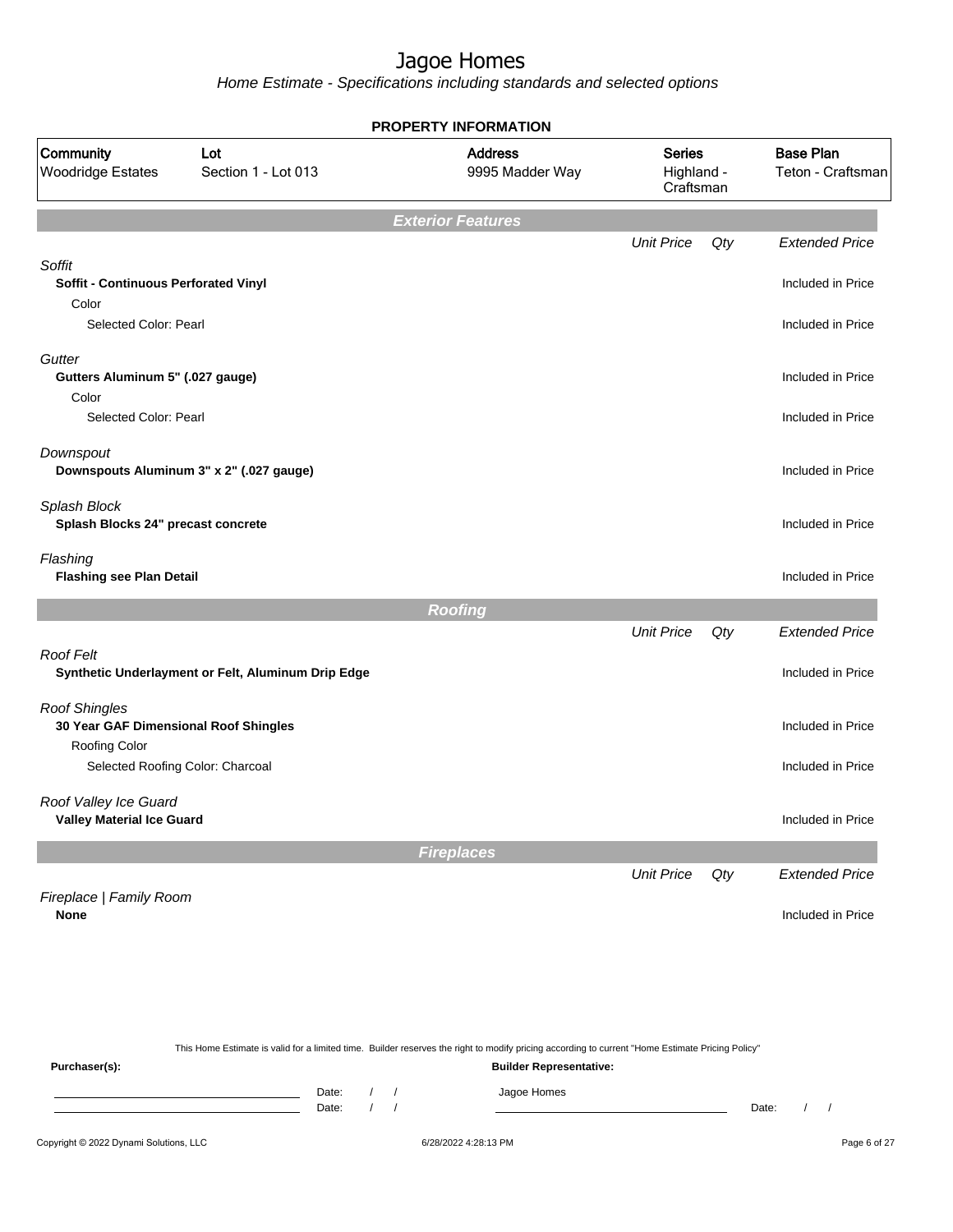Home Estimate - Specifications including standards and selected options

|                                                                                      |                                                                                      | <b>PROPERTY INFORMATION</b>         |                                          |     |                                       |
|--------------------------------------------------------------------------------------|--------------------------------------------------------------------------------------|-------------------------------------|------------------------------------------|-----|---------------------------------------|
| Community<br><b>Woodridge Estates</b>                                                | Lot<br>Section 1 - Lot 013                                                           | <b>Address</b><br>9995 Madder Way   | <b>Series</b><br>Highland -<br>Craftsman |     | <b>Base Plan</b><br>Teton - Craftsman |
|                                                                                      |                                                                                      | <b>Insulation</b>                   |                                          |     |                                       |
|                                                                                      |                                                                                      |                                     | <b>Unit Price</b>                        | Qty | <b>Extended Price</b>                 |
| <b>Entire Home Foundation Insulation</b>                                             | Foundation Perimeter 1"x24" Styrofoam R5.0                                           |                                     |                                          |     | Included in Price                     |
| Living Area Wall Insulation                                                          | Living Area Walls R15 Fiberglass Blown-In &/or Batt Wall System                      |                                     |                                          |     | Included in Price                     |
| Living Area Ceiling Insulation                                                       | Living Area Flat Ceiling R38 (Average) Blown-In Fiberglass                           |                                     |                                          |     | Included in Price                     |
|                                                                                      |                                                                                      | <b>Drywall &amp; Paint Finishes</b> |                                          |     |                                       |
|                                                                                      |                                                                                      |                                     | <b>Unit Price</b>                        | Qty | <b>Extended Price</b>                 |
| <b>Interior Home Wall Finish</b>                                                     | 1/2" Drywall   Finished, Primed, & Painted Smooth                                    |                                     |                                          |     | Included in Price                     |
| <b>Interior Home Ceiling Finish</b><br><b>Drywall   Textured Throughout</b>          | 1/2in Structural or 5/8in Drywall   Stomped Texture   White                          |                                     |                                          |     | Included in Price                     |
| Garage Drywall and Finish Application                                                | Two Car Garage   Drywall, Prime, & Paint                                             |                                     |                                          |     | Included in Price                     |
|                                                                                      | Entire Home Paint Color used unless otherwise specified under Additional Paint Color |                                     |                                          |     |                                       |
| <b>Mechanical Storage</b><br><b>Unfinished Drywall</b>                               |                                                                                      |                                     |                                          |     | Included in Price                     |
| <b>Interior Wall Surfaces Paint</b><br><b>Sherwin Williams Duration Latex   Flat</b> |                                                                                      |                                     |                                          |     | Included in Price                     |
| Color                                                                                | Selected Color: SW7043 Worldly Gray                                                  |                                     |                                          |     | Included in Price                     |
| Sheen<br>Selected Sheen: Flat                                                        |                                                                                      |                                     |                                          |     | Included in Price                     |
| <b>Interior Trim &amp; Door Paint</b>                                                | Trim & Door   Sherwin Williams ProClassic Waterborne Acrylic   Semi-Gloss            |                                     |                                          |     | Included in Price                     |
| Color                                                                                | Selected Color: SW7006 Extra White                                                   |                                     |                                          |     | Included in Price                     |
|                                                                                      |                                                                                      |                                     |                                          |     |                                       |

This Home Estimate is valid for a limited time. Builder reserves the right to modify pricing according to current "Home Estimate Pricing Policy"

**Purchaser(s): Builder Representative:** Date: / / Jagoe Homes<br>Date: / / Jagoe Homes Date: / / Date: / /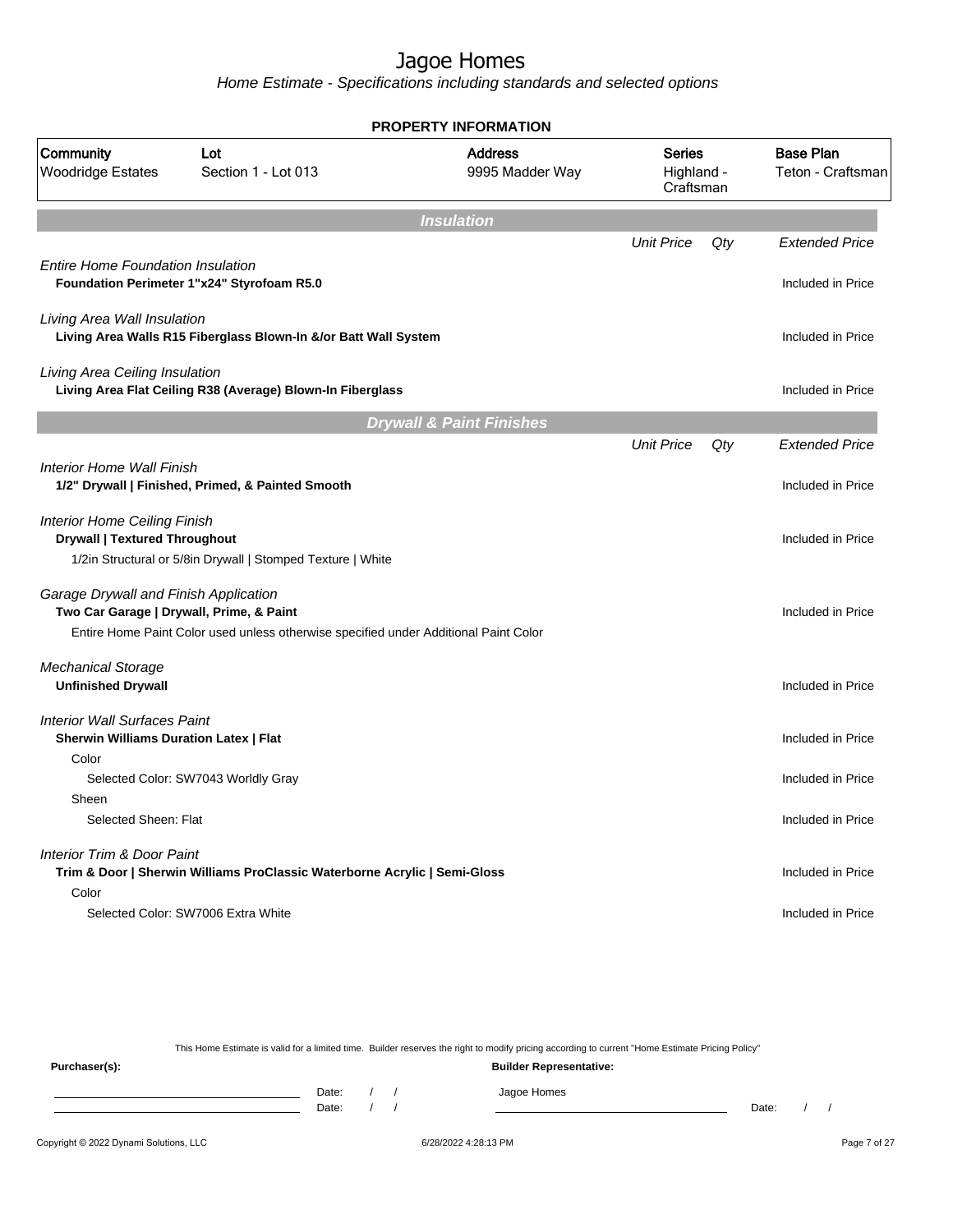Home Estimate - Specifications including standards and selected options

|                                                                  |                                                                                                                                                                                              | <b>PROPERTY INFORMATION</b>         |                                          |     |                                       |
|------------------------------------------------------------------|----------------------------------------------------------------------------------------------------------------------------------------------------------------------------------------------|-------------------------------------|------------------------------------------|-----|---------------------------------------|
| Community<br><b>Woodridge Estates</b>                            | Lot<br>Section 1 - Lot 013                                                                                                                                                                   | <b>Address</b><br>9995 Madder Way   | <b>Series</b><br>Highland -<br>Craftsman |     | <b>Base Plan</b><br>Teton - Craftsman |
|                                                                  |                                                                                                                                                                                              | <b>Drywall &amp; Paint Finishes</b> |                                          |     |                                       |
|                                                                  |                                                                                                                                                                                              |                                     | <b>Unit Price</b>                        | Qty | <b>Extended Price</b>                 |
| <b>Exterior Door Paint</b><br><b>Exterior Door Color   Latex</b> | Paint color for all HINGED Exterior Doors, Including Front Door. Interior of door will be                                                                                                    |                                     |                                          |     | Included in Price                     |
| painted Interior Trim Color.                                     |                                                                                                                                                                                              |                                     |                                          |     |                                       |
| Color                                                            | Color Requests outside of Available Personal Options will be subject to approval.                                                                                                            |                                     |                                          |     |                                       |
|                                                                  | Selected Color: SW7568 Neutral Ground                                                                                                                                                        |                                     |                                          |     | Included in Price                     |
|                                                                  |                                                                                                                                                                                              | <b>Interior Trim / Doors</b>        |                                          |     |                                       |
|                                                                  |                                                                                                                                                                                              |                                     | <b>Unit Price</b>                        | Qty | <b>Extended Price</b>                 |
| <b>Entire Home Interior Doors</b>                                | Interior Door Units, Hollow Core, 6/8 Tall, 2 Panel Square, Smooth                                                                                                                           |                                     |                                          |     | \$0.00                                |
| Smooth Finish<br><b>Primed for Paint</b>                         |                                                                                                                                                                                              |                                     |                                          |     |                                       |
| Baseboard 4 1/4"                                                 | Entire Home Craftsman Style Trim Package<br>Craftsman Interior Flat Door Casing 3 1/2", Interior Flat Window Trim 3 1/2", Interior Flat<br>Door & Window Casing: 3 1/2" 1015M   Base: 4 1/4" |                                     |                                          |     | \$620.00                              |
|                                                                  | Base installed in Finished Living Areas Only                                                                                                                                                 |                                     |                                          |     |                                       |
|                                                                  | Built In Drop Zone, Painted to match Trim Color<br>Built In Drop Zone with Bench Seat, per plan, Painted to Match Trim                                                                       |                                     |                                          |     | \$1,290.00                            |
| <b>Plan for Details</b>                                          | Painted Interior Trim Selection   Plan Modifications may be necessary for Placement   See                                                                                                    |                                     |                                          |     |                                       |
| Design Feature                                                   | Selected Design Feature: Bead Board Back                                                                                                                                                     |                                     |                                          |     | Included in Price                     |
|                                                                  |                                                                                                                                                                                              | <b>Door Hardware</b>                |                                          |     |                                       |
|                                                                  |                                                                                                                                                                                              |                                     | <b>Unit Price</b>                        | Qty | <b>Extended Price</b>                 |
| <b>Front Door Handleset</b>                                      | Kwikset   Amador Handleset   Exterior Trim Kit Included                                                                                                                                      |                                     |                                          |     | \$150.00                              |
| and Hinges of Front Door.                                        | Includes (1) Exterior Handleset and (1) Interior Door Hardware, to match Exterior Door<br>Hardware Selection Style. Finish selection will be indicated below for Interior Door Hardware      |                                     |                                          |     |                                       |
| Front Door Handle Set Finish                                     |                                                                                                                                                                                              |                                     |                                          |     |                                       |
|                                                                  | Selected Front Door Handle Set Finish: Satin Nickel                                                                                                                                          |                                     |                                          |     | Included in Price                     |
| Hinge & Interior Hardware Finish                                 |                                                                                                                                                                                              |                                     |                                          |     |                                       |
|                                                                  | Selected Hinge & Interior Hardware Finish: Match Exterior Handleset - Satin Nickel                                                                                                           |                                     |                                          |     | Included in Price                     |
|                                                                  |                                                                                                                                                                                              |                                     |                                          |     |                                       |

This Home Estimate is valid for a limited time. Builder reserves the right to modify pricing according to current "Home Estimate Pricing Policy"

| Purchaser(s): |                |  | <b>Builder Representative:</b> |       |  |
|---------------|----------------|--|--------------------------------|-------|--|
|               | Date:<br>Date: |  | Jagoe Homes                    | Date: |  |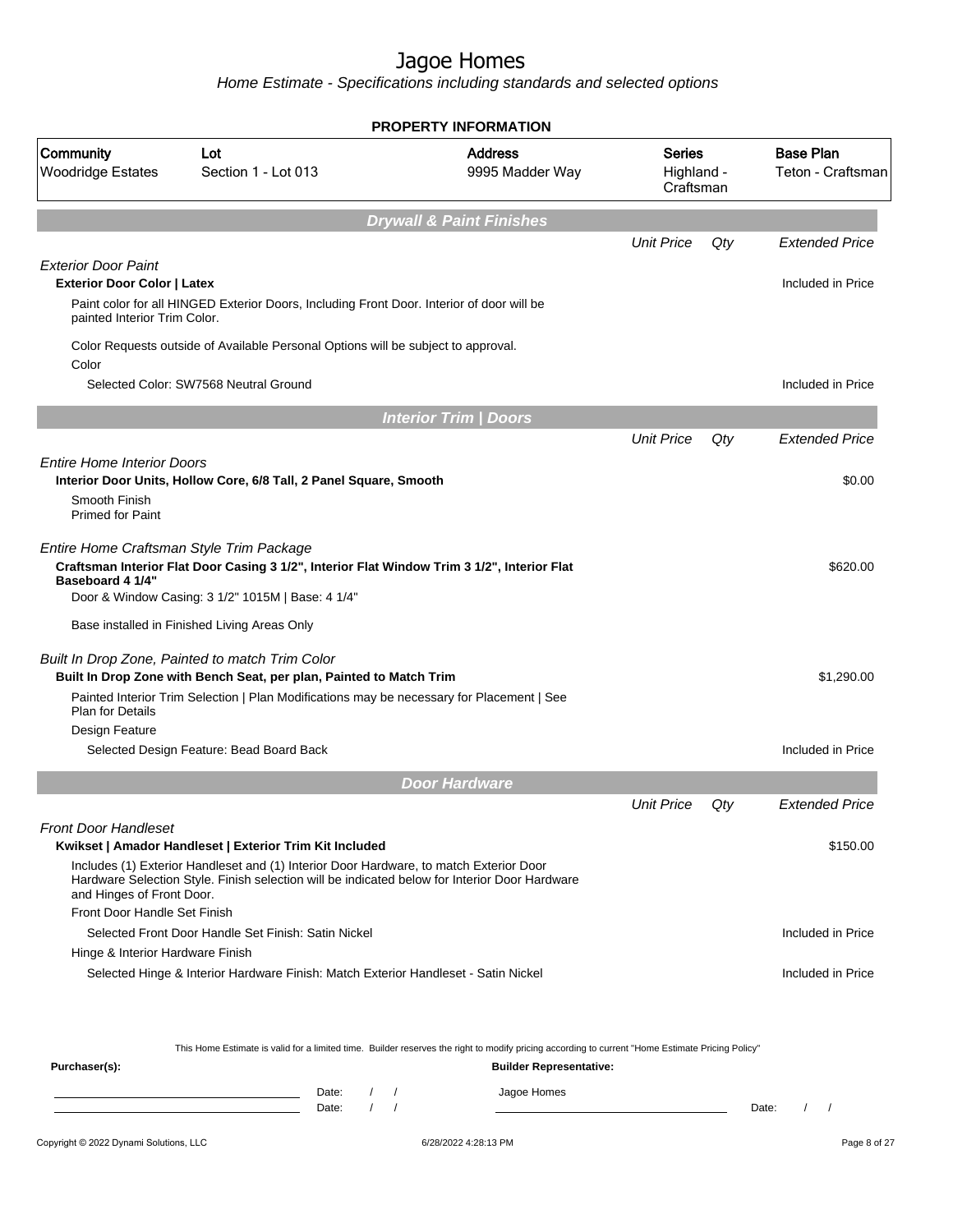| <b>PROPERTY INFORMATION</b>                                                                                                                             |                                   |                                          |     |                                                                                                                                                                               |
|---------------------------------------------------------------------------------------------------------------------------------------------------------|-----------------------------------|------------------------------------------|-----|-------------------------------------------------------------------------------------------------------------------------------------------------------------------------------|
| Community<br>Lot<br><b>Woodridge Estates</b><br>Section 1 - Lot 013                                                                                     | <b>Address</b><br>9995 Madder Way | <b>Series</b><br>Highland -<br>Craftsman |     | <b>Base Plan</b><br>Teton - Craftsman<br><b>Extended Price</b><br>\$60.00<br>Included in Price<br>\$230.00<br>Included in Price<br>Included in Price<br><b>Extended Price</b> |
| <b>Door Hardware</b>                                                                                                                                    |                                   |                                          |     |                                                                                                                                                                               |
|                                                                                                                                                         |                                   | <b>Unit Price</b>                        | Qty |                                                                                                                                                                               |
| Home Exterior Door Hardware<br>Kwikset   Ladera Lever                                                                                                   |                                   |                                          |     |                                                                                                                                                                               |
| Includes Front Door (if Front Door Handleset is not selected) Garage to Home Door and any<br>Hinged Patio or Service Door selected in the HE.<br>Finish |                                   |                                          |     |                                                                                                                                                                               |
| Selected Finish: Satin Nickel                                                                                                                           |                                   |                                          |     |                                                                                                                                                                               |
| <b>Entire Home Interior Door Locks</b><br>Kwikset   Ladera Lever                                                                                        |                                   |                                          |     |                                                                                                                                                                               |
| Includes all Interior Doors                                                                                                                             |                                   |                                          |     |                                                                                                                                                                               |
| Finish<br>Selected Finish: Satin Nickel                                                                                                                 |                                   |                                          |     |                                                                                                                                                                               |
| Door Stops<br>Hardware-Spring & Hinge Door Stops                                                                                                        |                                   |                                          |     |                                                                                                                                                                               |
| <b>Cabinets</b>                                                                                                                                         |                                   |                                          |     |                                                                                                                                                                               |
| Kitchen Cabinet Design Options<br>42" Straight Lay Wall Cabinets w/ Crown Molding                                                                       |                                   | <b>Unit Price</b>                        | Qty | \$300.00                                                                                                                                                                      |
| <b>Kitchen Cabinets</b><br><b>Brellin Full Overlay Purestyle Laminate</b>                                                                               |                                   |                                          |     | \$1,780.00                                                                                                                                                                    |
| Full Overlay Shaker Door                                                                                                                                |                                   |                                          |     |                                                                                                                                                                               |
| Finish<br>Selected Finish: White                                                                                                                        |                                   |                                          |     | Included in Price                                                                                                                                                             |
| <b>Owners Bath Cabinets</b><br><b>Brellin Full Overlay Purestyle Laminate</b>                                                                           |                                   |                                          |     | \$280.00                                                                                                                                                                      |
| Finish                                                                                                                                                  |                                   |                                          |     |                                                                                                                                                                               |
| Selected Finish: White                                                                                                                                  |                                   |                                          |     | Included in Price                                                                                                                                                             |
| Vanity Height<br>Selected Vanity Height: Raised - 35"                                                                                                   |                                   |                                          |     | \$70.00                                                                                                                                                                       |
| <b>Bath 2 Cabinets</b>                                                                                                                                  |                                   |                                          |     |                                                                                                                                                                               |
| <b>Brellin Full Overlay Purestyle Laminate</b>                                                                                                          |                                   |                                          |     | \$220.00                                                                                                                                                                      |
| Finish<br>Selected Finish: White                                                                                                                        |                                   |                                          |     | Included in Price                                                                                                                                                             |

|               |       |  | This Home Estimate is valid for a limited time. Builder reserves the right to modify pricing according to current "Home Estimate Pricing Policy" |       |  |
|---------------|-------|--|--------------------------------------------------------------------------------------------------------------------------------------------------|-------|--|
| Purchaser(s): |       |  | <b>Builder Representative:</b>                                                                                                                   |       |  |
|               | Date: |  | Jagoe Homes                                                                                                                                      |       |  |
|               | Date: |  |                                                                                                                                                  | Date: |  |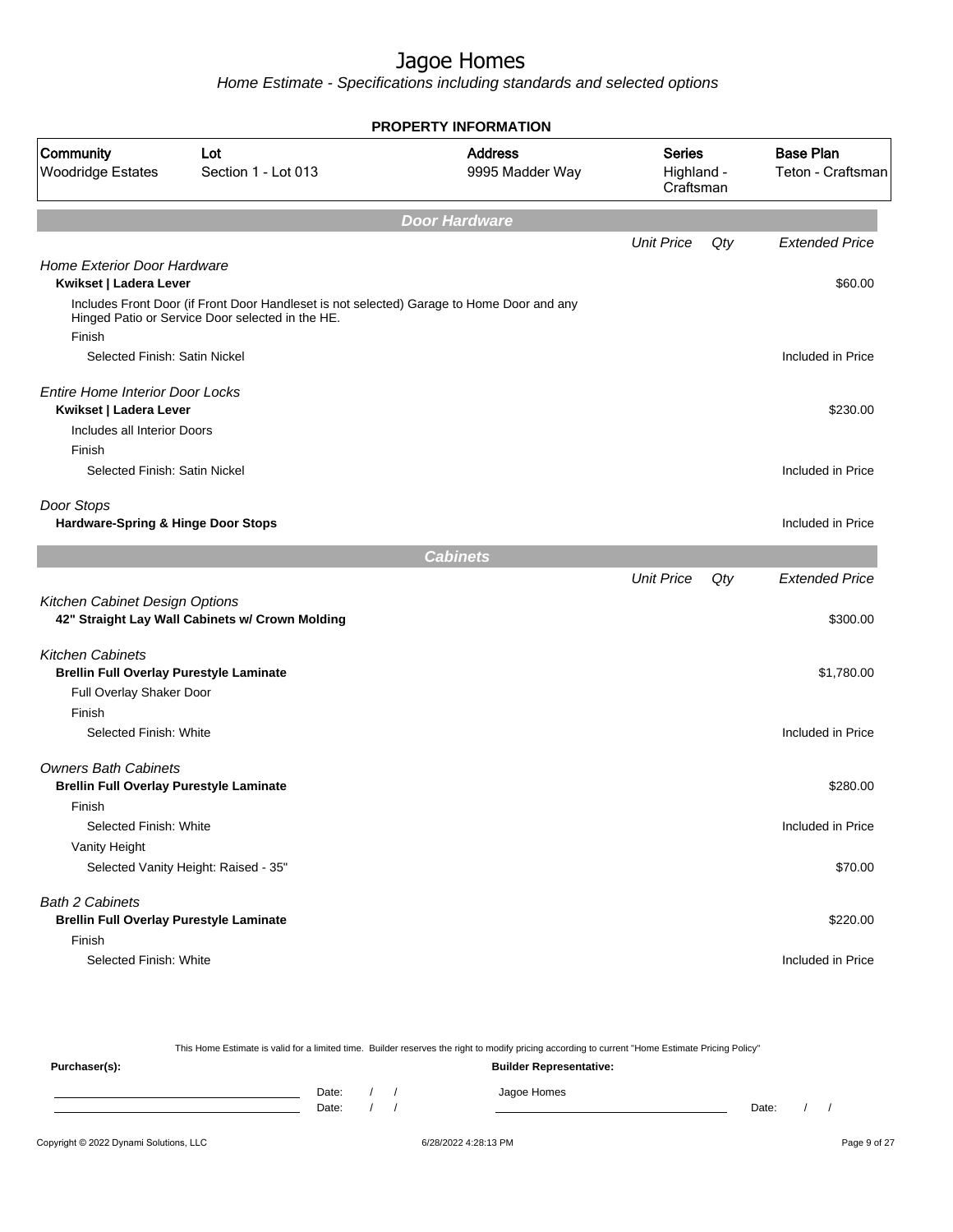Home Estimate - Specifications including standards and selected options

|                                                                     |                                         | <b>PROPERTY INFORMATION</b>       |                                          |     |                                       |
|---------------------------------------------------------------------|-----------------------------------------|-----------------------------------|------------------------------------------|-----|---------------------------------------|
| Community<br>Lot<br><b>Woodridge Estates</b><br>Section 1 - Lot 013 |                                         | <b>Address</b><br>9995 Madder Way | <b>Series</b><br>Highland -<br>Craftsman |     | <b>Base Plan</b><br>Teton - Craftsman |
|                                                                     |                                         | <b>Cabinets</b>                   |                                          |     |                                       |
|                                                                     |                                         |                                   | <b>Unit Price</b>                        | Qty | <b>Extended Price</b>                 |
| <b>Bath 2 Cabinets</b><br>Vanity Height                             |                                         |                                   |                                          |     |                                       |
|                                                                     | Selected Vanity Height: Raised - 35"    |                                   |                                          |     | \$70.00                               |
|                                                                     |                                         | <b>Cabinet Hardware</b>           |                                          |     |                                       |
|                                                                     |                                         |                                   | <b>Unit Price</b>                        | Qty | <b>Extended Price</b>                 |
| Kitchen Cabinet Hardware                                            |                                         |                                   |                                          |     |                                       |
| <b>Abigail Collection</b>                                           |                                         |                                   |                                          |     | \$0.00                                |
| <b>Cabinet Door Hardware</b>                                        |                                         |                                   |                                          |     |                                       |
|                                                                     | Selected Cabinet Door Hardware: 128mm   |                                   |                                          |     | Included in Price                     |
| <b>Cabinet Drawer Hardware</b>                                      |                                         |                                   |                                          |     |                                       |
|                                                                     | Selected Cabinet Drawer Hardware: 128mm |                                   |                                          |     | Included in Price                     |
| Finish                                                              |                                         |                                   |                                          |     |                                       |
|                                                                     | Selected Finish: Polished Chrome        |                                   |                                          |     | Included in Price                     |
| <b>Owner's Bath Cabinet Hardware</b><br><b>Abigail Collection</b>   |                                         |                                   |                                          |     | \$0.00                                |
| <b>Cabinet Door Hardware</b>                                        |                                         |                                   |                                          |     |                                       |
|                                                                     | Selected Cabinet Door Hardware: 128mm   |                                   |                                          |     | Included in Price                     |
| <b>Cabinet Drawer Hardware</b>                                      |                                         |                                   |                                          |     |                                       |
|                                                                     | Selected Cabinet Drawer Hardware: 128mm |                                   |                                          |     | Included in Price                     |
| Finish                                                              |                                         |                                   |                                          |     |                                       |
|                                                                     | Selected Finish: Polished Chrome        |                                   |                                          |     | Included in Price                     |
| <b>Bath 2 Cabinet Hardware</b><br><b>Abigail Collection</b>         |                                         |                                   |                                          |     | \$0.00                                |
| <b>Cabinet Door Hardware</b>                                        |                                         |                                   |                                          |     |                                       |
|                                                                     | Selected Cabinet Door Hardware: 128mm   |                                   |                                          |     | Included in Price                     |
| <b>Cabinet Drawer Hardware</b>                                      |                                         |                                   |                                          |     |                                       |
|                                                                     | Selected Cabinet Drawer Hardware: 96mm  |                                   |                                          |     | Included in Price                     |
| Finish                                                              |                                         |                                   |                                          |     |                                       |
|                                                                     | Selected Finish: Polished Chrome        |                                   |                                          |     | Included in Price                     |
|                                                                     |                                         |                                   |                                          |     |                                       |

This Home Estimate is valid for a limited time. Builder reserves the right to modify pricing according to current "Home Estimate Pricing Policy"

**Purchaser(s): Builder Representative:** Date: / / Jagoe Homes<br>Date: / / Jagoe Homes Date: / / Date: / /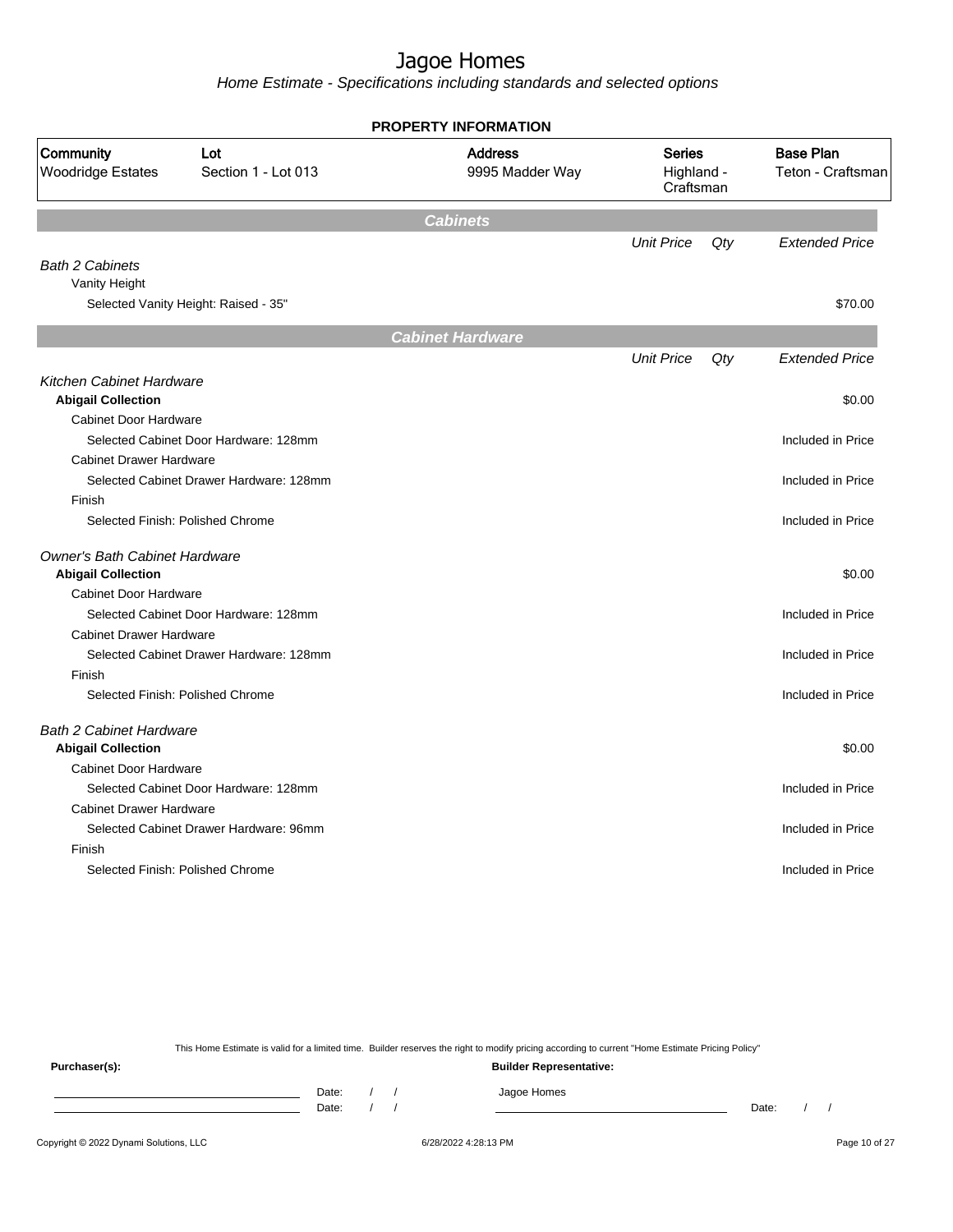Home Estimate - Specifications including standards and selected options

|                                                                           |                                                                                                                                                                                                                                                                                                                                                                                                                                                                                                                                                                               | <b>PROPERTY INFORMATION</b>       |                                   |                                       |
|---------------------------------------------------------------------------|-------------------------------------------------------------------------------------------------------------------------------------------------------------------------------------------------------------------------------------------------------------------------------------------------------------------------------------------------------------------------------------------------------------------------------------------------------------------------------------------------------------------------------------------------------------------------------|-----------------------------------|-----------------------------------|---------------------------------------|
| Community<br>Lot<br><b>Woodridge Estates</b><br>Section 1 - Lot 013       |                                                                                                                                                                                                                                                                                                                                                                                                                                                                                                                                                                               | <b>Address</b><br>9995 Madder Way | Series<br>Highland -<br>Craftsman | <b>Base Plan</b><br>Teton - Craftsman |
|                                                                           |                                                                                                                                                                                                                                                                                                                                                                                                                                                                                                                                                                               | <b>Countertops</b>                |                                   |                                       |
|                                                                           |                                                                                                                                                                                                                                                                                                                                                                                                                                                                                                                                                                               |                                   | <b>Unit Price</b>                 | Qty<br><b>Extended Price</b>          |
| <b>Kitchen Countertops</b><br>Granite   3cm Class I                       |                                                                                                                                                                                                                                                                                                                                                                                                                                                                                                                                                                               |                                   |                                   | \$2,460.00                            |
|                                                                           | Includes Stainless Steel Undermount Double Bowl Sink and 4 in Granite splash. Included<br>splash will be removed if decorative backsplash is selected.                                                                                                                                                                                                                                                                                                                                                                                                                        |                                   |                                   |                                       |
|                                                                           | Granite is not seamless and seams will be visible and can be felt.<br>Colors could vary from samples due to the nature of natural stone.                                                                                                                                                                                                                                                                                                                                                                                                                                      |                                   |                                   |                                       |
| Color                                                                     |                                                                                                                                                                                                                                                                                                                                                                                                                                                                                                                                                                               |                                   |                                   |                                       |
| Selected Color: Valle Nevado                                              |                                                                                                                                                                                                                                                                                                                                                                                                                                                                                                                                                                               |                                   |                                   | Included in Price                     |
| Edge Profile                                                              |                                                                                                                                                                                                                                                                                                                                                                                                                                                                                                                                                                               |                                   |                                   |                                       |
|                                                                           | Selected Edge Profile: Pencil Edge Top & Bottom                                                                                                                                                                                                                                                                                                                                                                                                                                                                                                                               |                                   |                                   | Included in Price                     |
| Kitchen Backsplash - Tile<br><b>Mythology</b>                             |                                                                                                                                                                                                                                                                                                                                                                                                                                                                                                                                                                               |                                   |                                   | \$930.00                              |
| the Mediterranean islands.                                                | Experience Mediterranean essence with the Mythology™ collection – featuring<br>styles and characteristics sure to stir your soul. As dramatic as it is chic in the detailing; rich<br>natural earth tones and textures with handmade look punches<br>are the foundation of Mythology™. With curvaceous 6-inch arabesque shapes & Picket<br>Mosaic options, embody the warmth and serenity of                                                                                                                                                                                  |                                   |                                   |                                       |
| Ceramic                                                                   |                                                                                                                                                                                                                                                                                                                                                                                                                                                                                                                                                                               |                                   |                                   |                                       |
|                                                                           | Selected Ceramic: Mythology Picket Santorini MY90                                                                                                                                                                                                                                                                                                                                                                                                                                                                                                                             |                                   |                                   | Included in Price                     |
| <b>Grout Color</b>                                                        |                                                                                                                                                                                                                                                                                                                                                                                                                                                                                                                                                                               |                                   |                                   |                                       |
|                                                                           | Selected Grout Color: 93 Warm Gray                                                                                                                                                                                                                                                                                                                                                                                                                                                                                                                                            |                                   |                                   | Included in Price                     |
| Trim                                                                      |                                                                                                                                                                                                                                                                                                                                                                                                                                                                                                                                                                               |                                   |                                   |                                       |
| Selected Trim: Polished Chrome                                            |                                                                                                                                                                                                                                                                                                                                                                                                                                                                                                                                                                               |                                   |                                   | Included in Price                     |
| Owner's Bath Vanity Top<br><b>Cultured Marble   Double Rectangle Bowl</b> |                                                                                                                                                                                                                                                                                                                                                                                                                                                                                                                                                                               |                                   |                                   | \$390.00                              |
| abrasive products.<br>mildew and chips.                                   | Cultured Marble is Beautiful – Veining and patterns can be incorporated during the casting<br>process, creating character, depth and interest that mimics its natural counterpart.<br>Low Maintenance - Cultured marble never needs to be sealed and is easy to clean with non-<br>Durable – Cultured marble is non-porous, making it extremely tough and resistant to stains,<br>Economical – In general, cultured marble is less expensive to fabricate and install than slab<br>marble, but will increase the overall value of a home just as natural stone products will. |                                   |                                   |                                       |
| Color                                                                     |                                                                                                                                                                                                                                                                                                                                                                                                                                                                                                                                                                               |                                   |                                   |                                       |
| Selected Color: Carerra Frost                                             |                                                                                                                                                                                                                                                                                                                                                                                                                                                                                                                                                                               |                                   |                                   | Included in Price                     |
| Finish                                                                    |                                                                                                                                                                                                                                                                                                                                                                                                                                                                                                                                                                               |                                   |                                   |                                       |
| Selected Finish: Matte                                                    |                                                                                                                                                                                                                                                                                                                                                                                                                                                                                                                                                                               |                                   |                                   | Included in Price                     |

This Home Estimate is valid for a limited time. Builder reserves the right to modify pricing according to current "Home Estimate Pricing Policy" **Purchaser(s): Builder Representative:** Date: / / Jagoe Homes<br>Date: / / Jagoe Homes Date: / / **Date: / / 2006** Date: / / / Date: / / /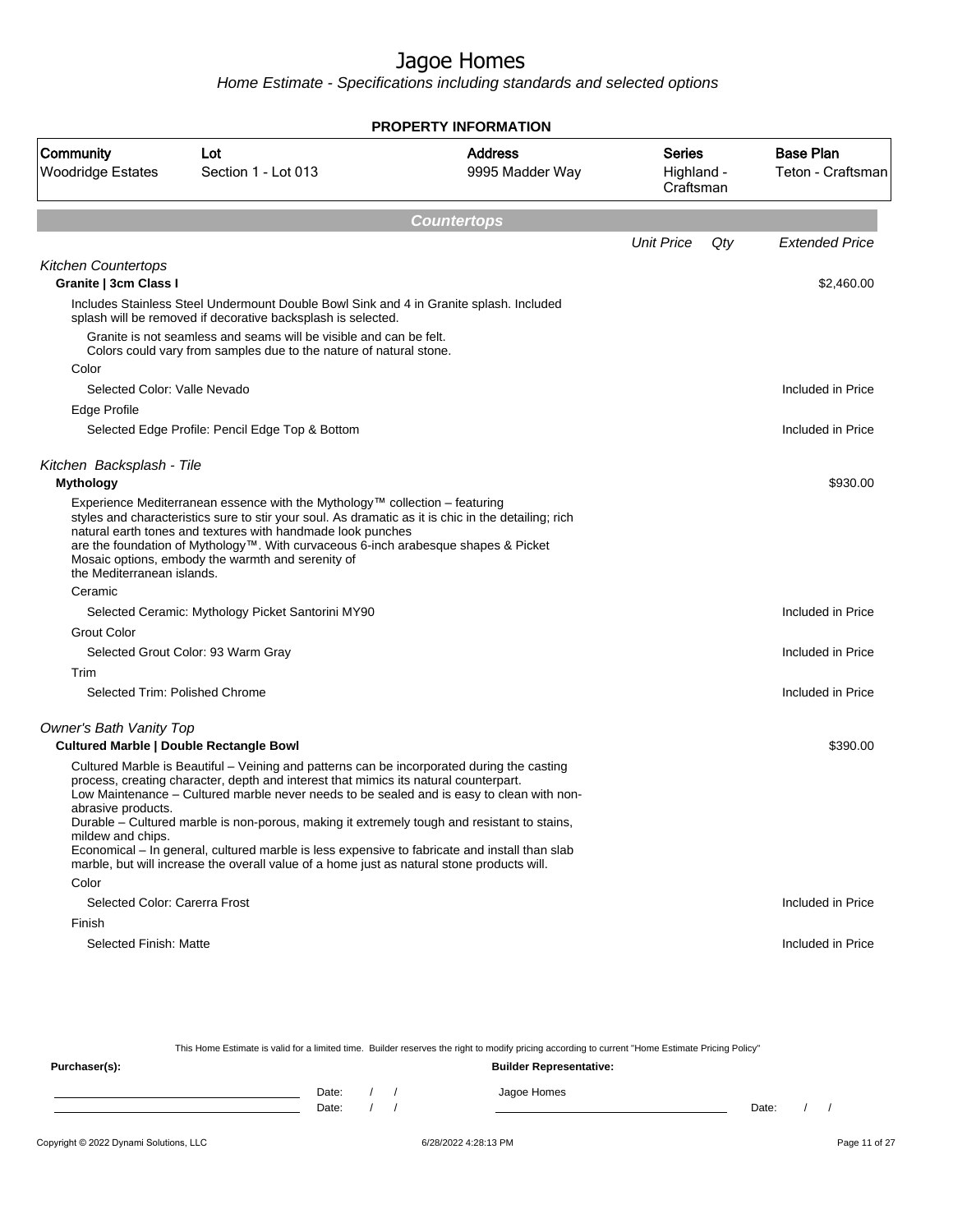|                                                                           |                                                                                               | PROPERTY INFORMATION              |                                          |     |                                       |  |
|---------------------------------------------------------------------------|-----------------------------------------------------------------------------------------------|-----------------------------------|------------------------------------------|-----|---------------------------------------|--|
| Community<br>Lot<br><b>Woodridge Estates</b><br>Section 1 - Lot 013       |                                                                                               | <b>Address</b><br>9995 Madder Way | <b>Series</b><br>Highland -<br>Craftsman |     | <b>Base Plan</b><br>Teton - Craftsman |  |
|                                                                           |                                                                                               | <b>Countertops</b>                |                                          |     |                                       |  |
|                                                                           |                                                                                               |                                   | <b>Unit Price</b>                        | Qty | <b>Extended Price</b>                 |  |
| Bath 2 Vanity Top<br><b>Cultured Marble   Rectangle Bowl</b><br>Color     |                                                                                               |                                   |                                          |     | \$165.00                              |  |
| Selected Color: Carerra Frost<br>Finish                                   |                                                                                               |                                   |                                          |     | Included in Price                     |  |
| Selected Finish: Matte                                                    |                                                                                               |                                   |                                          |     | Included in Price                     |  |
|                                                                           |                                                                                               | <b>Mirrors</b>                    |                                          |     |                                       |  |
|                                                                           |                                                                                               |                                   | <b>Unit Price</b>                        | Qty | <b>Extended Price</b>                 |  |
| <b>Owner's Bath Mirrors</b><br>Straight Edge Mirrors   30X36   Qty 2      |                                                                                               |                                   |                                          |     | \$0.00                                |  |
| Bath 2 Mirror<br>Straight Edge Mirror(s)   Size per Plan                  |                                                                                               |                                   |                                          |     | Included in Price                     |  |
|                                                                           |                                                                                               | <b>Appliances</b>                 |                                          |     |                                       |  |
|                                                                           |                                                                                               |                                   | <b>Unit Price</b>                        | Qty | <b>Extended Price</b>                 |  |
| Kitchen Range                                                             | Range - Gas - Free Standing Continuous Grates                                                 |                                   |                                          |     | \$240.00                              |  |
| Finish                                                                    | Selected Finish: Stainless Steel - JGBS66REKSS                                                |                                   |                                          |     | \$150.00                              |  |
|                                                                           |                                                                                               |                                   |                                          |     |                                       |  |
| Kitchen Microwave or Microwave Hood<br><b>Microwave - Stainless Steel</b> |                                                                                               |                                   |                                          |     | \$80.00                               |  |
|                                                                           | GE® 1.6 CU. FT. OVER-THE-RANGE MICROWAVE OVEN                                                 |                                   |                                          |     |                                       |  |
|                                                                           | Technical Specification: APPROXIMATE DIMENSIONS (HxWxD)<br>16 1/8 H x 29 7/8 W x 15 9/16 D in |                                   |                                          |     |                                       |  |
| Finish                                                                    |                                                                                               |                                   |                                          |     |                                       |  |
|                                                                           | Selected Finish: Stainless Steel -JVM3160RFSS                                                 |                                   |                                          |     | Included in Price                     |  |
| Kitchen Dishwasher                                                        | Dishwasher - Front Control - Stainless Steel                                                  |                                   |                                          |     | \$60.00                               |  |
| <b>CYCLE &amp; DRY BOOST</b>                                              | GE® FRONT CONTROL WITH PLASTIC INTERIOR DISHWASHER WITH SANITIZE                              |                                   |                                          |     |                                       |  |
|                                                                           | Technical Specification: APPROXIMATE DIMENSIONS (HxWxD)<br>33 3/8 H x 23 3/4 W x 24 D in      |                                   |                                          |     |                                       |  |
| Finish                                                                    |                                                                                               |                                   |                                          |     |                                       |  |
|                                                                           | Selected Finish: GDF535PSRSS                                                                  |                                   |                                          |     | Included in Price                     |  |
|                                                                           |                                                                                               |                                   |                                          |     |                                       |  |

|               |       |  | This Home Estimate is valid for a limited time. Builder reserves the right to modify pricing according to current "Home Estimate Pricing Policy" |       |  |
|---------------|-------|--|--------------------------------------------------------------------------------------------------------------------------------------------------|-------|--|
| Purchaser(s): |       |  | <b>Builder Representative:</b>                                                                                                                   |       |  |
|               | Date: |  | Jagoe Homes                                                                                                                                      |       |  |
|               | Date: |  |                                                                                                                                                  | Date: |  |
|               |       |  |                                                                                                                                                  |       |  |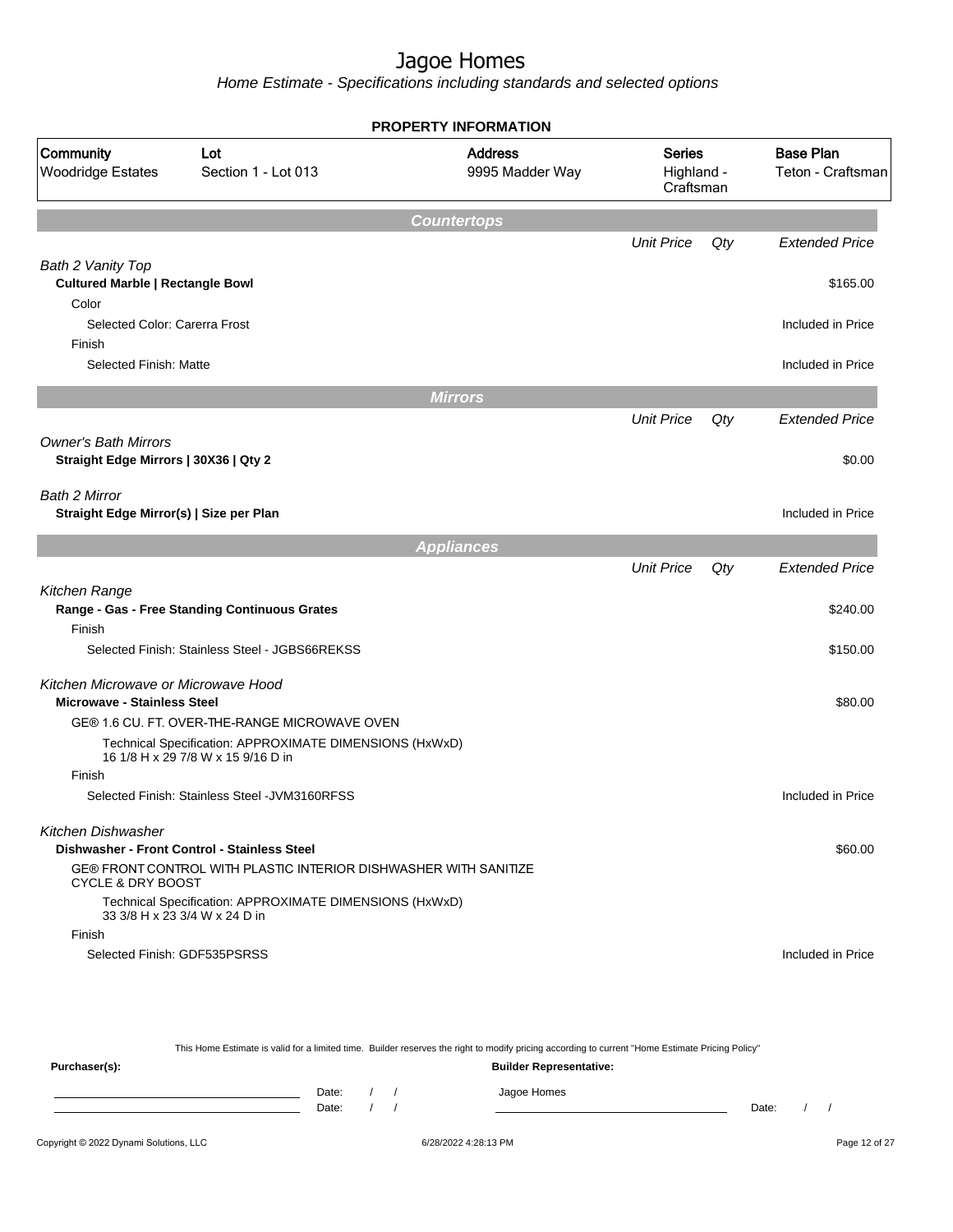Home Estimate - Specifications including standards and selected options

|                                                               |                                                                                                                                  | <b>PROPERTY INFORMATION</b>       |                                          |     |                                                                                                                                               |
|---------------------------------------------------------------|----------------------------------------------------------------------------------------------------------------------------------|-----------------------------------|------------------------------------------|-----|-----------------------------------------------------------------------------------------------------------------------------------------------|
| Community<br><b>Woodridge Estates</b>                         | Lot<br>Section 1 - Lot 013                                                                                                       | <b>Address</b><br>9995 Madder Way | <b>Series</b><br>Highland -<br>Craftsman |     | <b>Base Plan</b><br>Teton - Craftsman<br><b>Extended Price</b><br>Included in Price<br>\$165.00<br><b>Extended Price</b><br>Included in Price |
|                                                               |                                                                                                                                  | <b>Appliances</b>                 |                                          |     |                                                                                                                                               |
|                                                               |                                                                                                                                  |                                   | <b>Unit Price</b>                        | Qty |                                                                                                                                               |
| Refrigerator<br>Finish                                        | Refrigerator - Side by Side w/ Ice & Water on Door                                                                               |                                   |                                          |     |                                                                                                                                               |
|                                                               | Selected Finish: Stainless Steel - GSS25GYPFS                                                                                    |                                   |                                          |     |                                                                                                                                               |
|                                                               |                                                                                                                                  | <b>Plumbing</b>                   |                                          |     |                                                                                                                                               |
|                                                               |                                                                                                                                  |                                   | <b>Unit Price</b>                        | Qty |                                                                                                                                               |
| <b>Owners Bath Fixtures</b>                                   |                                                                                                                                  |                                   |                                          |     |                                                                                                                                               |
| <b>Bath Fixture Color</b>                                     |                                                                                                                                  |                                   |                                          |     |                                                                                                                                               |
| Color                                                         |                                                                                                                                  |                                   |                                          |     |                                                                                                                                               |
| Selected Color: White                                         |                                                                                                                                  |                                   |                                          |     | Included in Price                                                                                                                             |
| <b>Owners Bath Vanity</b><br>72" Double Bowl                  |                                                                                                                                  |                                   |                                          |     | \$1,265.00                                                                                                                                    |
|                                                               | See plans for details. Linen Closet may have to be removed if applicable.                                                        |                                   |                                          |     |                                                                                                                                               |
| <b>Owners Lavatory Faucet</b>                                 |                                                                                                                                  |                                   |                                          |     |                                                                                                                                               |
| <b>Delta Ashlyn Collection</b>                                |                                                                                                                                  |                                   |                                          | 2   | Included in Price                                                                                                                             |
| Finish                                                        |                                                                                                                                  |                                   |                                          |     |                                                                                                                                               |
| Selected Finish: Chrome                                       |                                                                                                                                  |                                   |                                          |     | Included in Price                                                                                                                             |
| Spread                                                        |                                                                                                                                  |                                   |                                          |     |                                                                                                                                               |
|                                                               | Selected Spread: 2564   4" Spread                                                                                                |                                   |                                          |     | Included in Price                                                                                                                             |
| Owners Tub/Shower or Shower Stall                             | Ceramic Shower #003   60" x 36"   Subway   3 Wall                                                                                |                                   |                                          |     | \$6,670.00                                                                                                                                    |
| 60x36 Subway Shower<br>3 Walls                                |                                                                                                                                  |                                   |                                          |     |                                                                                                                                               |
| Included:<br>Fiberglass Shower Floor<br>(2) 9" Corner Shelves | Semi Frameless Sliding Clear Glass Door in Chrome<br>Additional Ceramic Shower Design Options are available for Personalization. |                                   |                                          |     |                                                                                                                                               |
| Shower Wall Tile                                              |                                                                                                                                  |                                   |                                          |     |                                                                                                                                               |
| Wall Tile   4x12                                              |                                                                                                                                  |                                   |                                          |     | \$0.00                                                                                                                                        |
| Ceramic Color                                                 |                                                                                                                                  |                                   |                                          |     |                                                                                                                                               |
|                                                               | Selected Ceramic Color: 4x12 White                                                                                               |                                   |                                          |     | Included in Price                                                                                                                             |
| Ceramic Install Pattern                                       |                                                                                                                                  |                                   |                                          |     |                                                                                                                                               |
|                                                               | Selected Ceramic Install Pattern: Horizontal   Half Offset                                                                       |                                   |                                          |     | Included in Price                                                                                                                             |
|                                                               |                                                                                                                                  |                                   |                                          |     |                                                                                                                                               |

This Home Estimate is valid for a limited time. Builder reserves the right to modify pricing according to current "Home Estimate Pricing Policy"

**Purchaser(s): Builder Representative:** Date: / / Jagoe Homes<br>Date: / / Jagoe Homes Date: / / Date: / /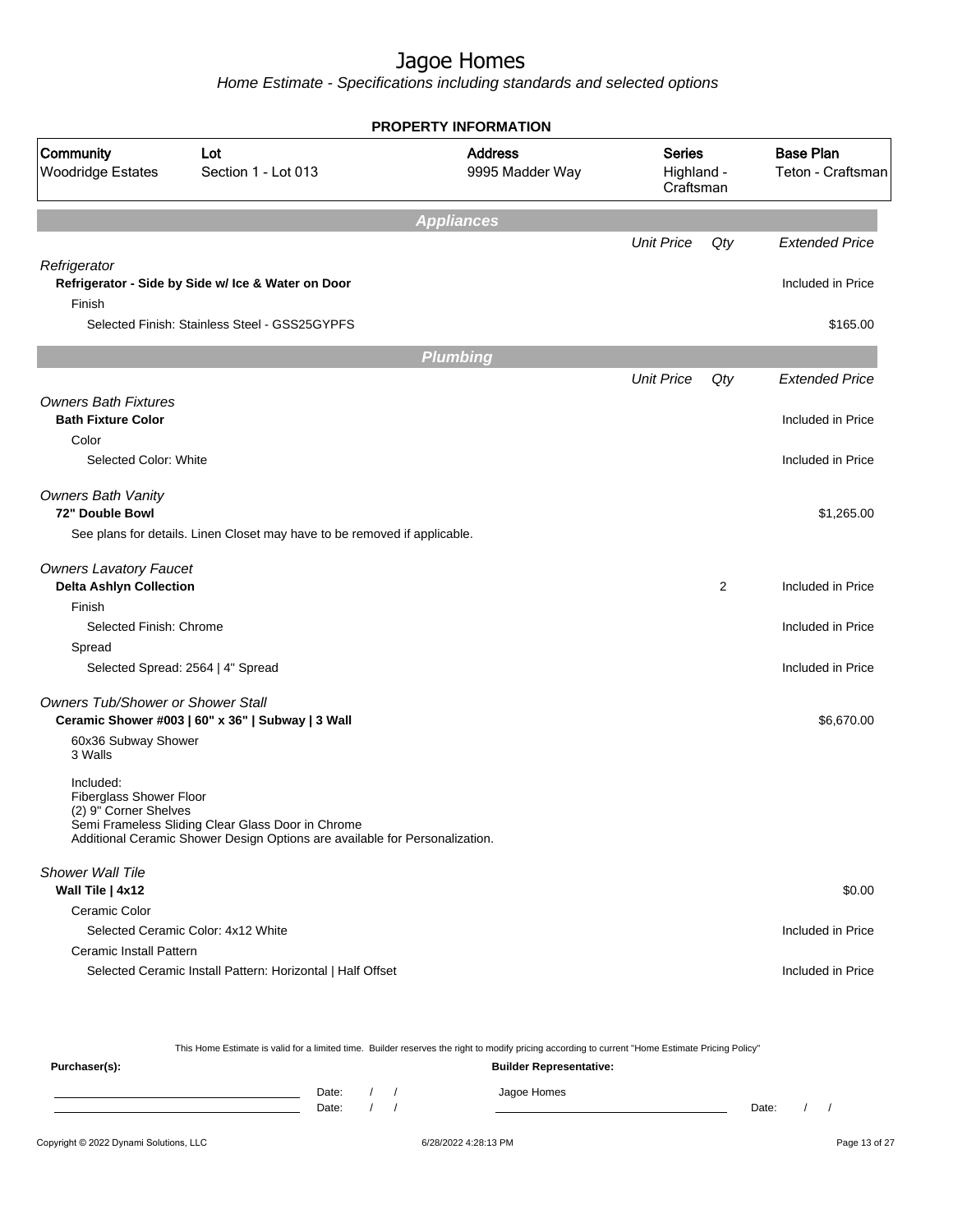Home Estimate - Specifications including standards and selected options

|                                                                     |                                                                                       | <b>PROPERTY INFORMATION</b>       |                                          |     |                                       |
|---------------------------------------------------------------------|---------------------------------------------------------------------------------------|-----------------------------------|------------------------------------------|-----|---------------------------------------|
| Community<br>Lot<br><b>Woodridge Estates</b><br>Section 1 - Lot 013 |                                                                                       | <b>Address</b><br>9995 Madder Way | <b>Series</b><br>Highland -<br>Craftsman |     | <b>Base Plan</b><br>Teton - Craftsman |
|                                                                     |                                                                                       | <b>Plumbing</b>                   |                                          |     |                                       |
|                                                                     |                                                                                       |                                   | <b>Unit Price</b>                        | Qty | <b>Extended Price</b>                 |
| <b>Shower Wall Tile</b>                                             |                                                                                       |                                   |                                          |     |                                       |
| <b>Grout Color</b>                                                  | Selected Grout Color: 02 Pewter                                                       |                                   |                                          |     | Included in Price                     |
| Trim                                                                |                                                                                       |                                   |                                          |     |                                       |
|                                                                     | Selected Trim: Jolly   Polished Chrome                                                |                                   |                                          |     | Included in Price                     |
| <b>Shower Storage</b>                                               |                                                                                       |                                   |                                          |     |                                       |
| <b>Shower Storage</b>                                               |                                                                                       |                                   |                                          |     | \$0.00                                |
|                                                                     | (2) Corner Shelves Included. Niche selection is in place of corner shelves.           |                                   |                                          |     |                                       |
| Shower Shelving                                                     |                                                                                       |                                   |                                          |     |                                       |
|                                                                     | Selected Shower Shelving: White Carrara                                               |                                   |                                          |     | Included in Price                     |
| <b>Shower Door</b>                                                  |                                                                                       |                                   |                                          |     |                                       |
| Shower Door   Semi Frameless Slider<br><b>Glass Pattern</b>         |                                                                                       |                                   |                                          |     | \$0.00                                |
| Selected Glass Pattern: Clear                                       |                                                                                       |                                   |                                          |     | Included in Price                     |
| <b>Shower Door Finish</b>                                           |                                                                                       |                                   |                                          |     |                                       |
|                                                                     | Selected Shower Door Finish: Chrome                                                   |                                   |                                          |     | Included in Price                     |
| <b>Shower Floor</b><br><b>Fiberglass Base</b>                       |                                                                                       |                                   |                                          |     | Included in Price                     |
| <b>Owners Bath Commode</b>                                          |                                                                                       |                                   |                                          |     |                                       |
| Standard 1.6 Gallon Commode, 2 pc.                                  |                                                                                       |                                   |                                          |     | Included in Price                     |
| 1.6 Gallon<br>2 PC                                                  |                                                                                       |                                   |                                          |     |                                       |
| <b>Owners Bath Accessories</b>                                      |                                                                                       |                                   |                                          |     |                                       |
|                                                                     | Sage Robe Hooks (Qty 2) & Paper Holder                                                |                                   |                                          |     | \$40.00                               |
|                                                                     | Hooks to be hung 67" above Finished Floor unless customer selects different location. |                                   |                                          |     |                                       |
| Finish                                                              |                                                                                       |                                   |                                          |     |                                       |
| Selected Finish: Chrome                                             |                                                                                       |                                   |                                          |     | Included in Price                     |
| <b>Owner's Bath Shower Stall Faucet</b>                             |                                                                                       |                                   |                                          |     |                                       |
|                                                                     | Delta Ashlyn Shower Stall Faucet T14264                                               |                                   |                                          |     | Included in Price                     |
| Model # T14264                                                      |                                                                                       |                                   |                                          |     |                                       |
| Finish                                                              |                                                                                       |                                   |                                          |     |                                       |
| Selected Finish: Chrome                                             |                                                                                       |                                   |                                          |     | Included in Price                     |

This Home Estimate is valid for a limited time. Builder reserves the right to modify pricing according to current "Home Estimate Pricing Policy" **Purchaser(s): Builder Representative:** Date: / / Jagoe Homes<br>Date: / / Jagoe Homes Date: / / **Date: / / 2006** Date: / / / Date: / / /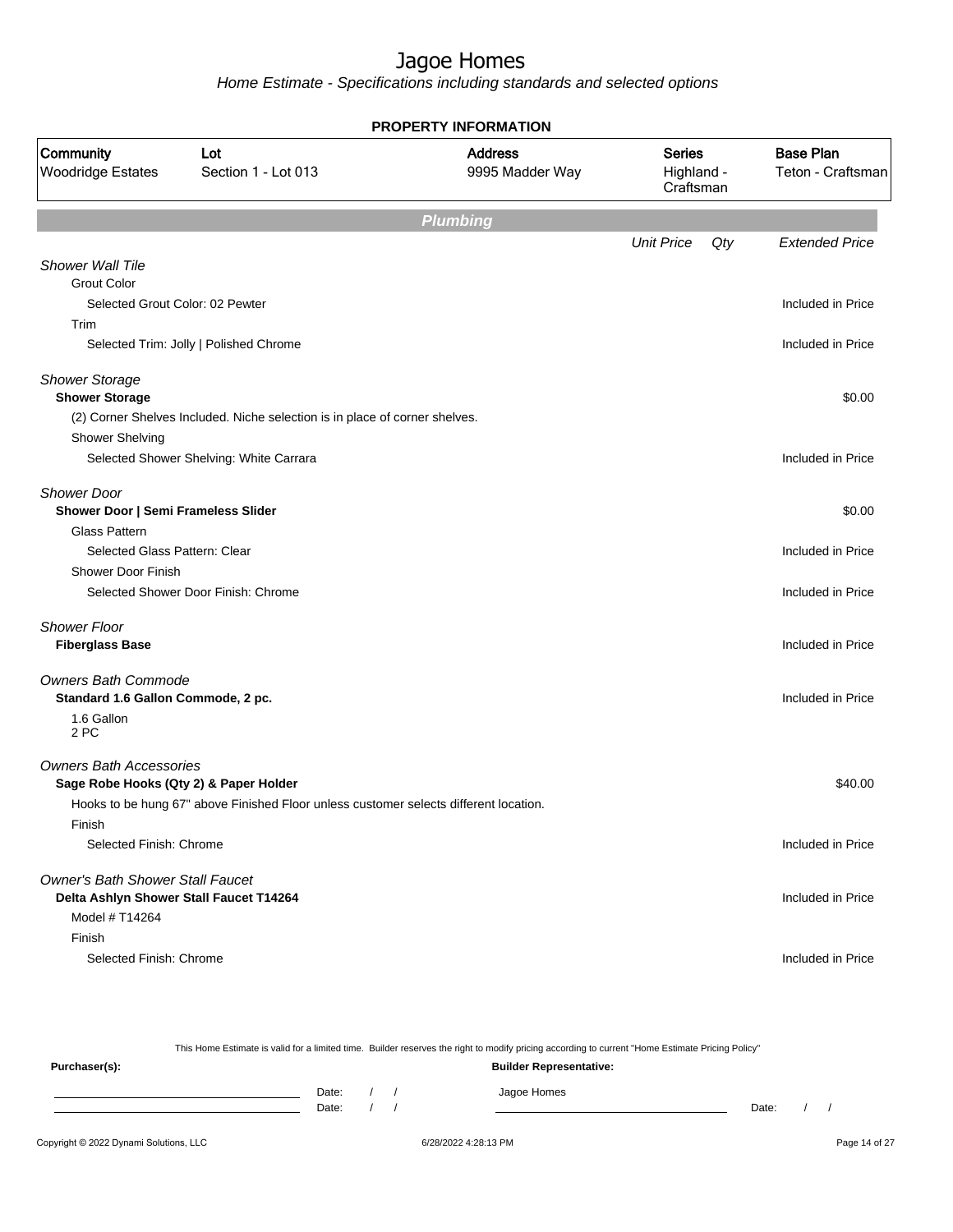|                                                                 |                                                                            | <b>PROPERTY INFORMATION</b>       |                                          |     |                                       |
|-----------------------------------------------------------------|----------------------------------------------------------------------------|-----------------------------------|------------------------------------------|-----|---------------------------------------|
| Community<br><b>Woodridge Estates</b>                           | Lot<br>Section 1 - Lot 013                                                 | <b>Address</b><br>9995 Madder Way | <b>Series</b><br>Highland -<br>Craftsman |     | <b>Base Plan</b><br>Teton - Craftsman |
|                                                                 |                                                                            | <b>Plumbing</b>                   |                                          |     |                                       |
|                                                                 |                                                                            |                                   | <b>Unit Price</b>                        | Qty | <b>Extended Price</b>                 |
| <b>Bath 2 Fixture Color Package</b>                             |                                                                            |                                   |                                          |     |                                       |
| <b>Bath Fixture Color</b>                                       |                                                                            |                                   |                                          |     | Included in Price                     |
| Color                                                           |                                                                            |                                   |                                          |     |                                       |
| Selected Color: White                                           |                                                                            |                                   |                                          |     | Included in Price                     |
| <b>Bath 2 Commode</b><br>Standard 1.6 Gallon Commode, 2 pc.     |                                                                            |                                   |                                          |     | Included in Price                     |
| 1.6 Gallon<br>2 PC                                              |                                                                            |                                   |                                          |     |                                       |
| <b>Bath 2 Lavatory Faucet</b><br><b>Delta Ashlyn Collection</b> |                                                                            |                                   |                                          |     | Included in Price                     |
| Finish                                                          |                                                                            |                                   |                                          |     |                                       |
| Selected Finish: Chrome                                         |                                                                            |                                   |                                          |     | Included in Price                     |
| Spread                                                          |                                                                            |                                   |                                          |     |                                       |
|                                                                 | Selected Spread: 2564   4" Spread                                          |                                   |                                          |     | Included in Price                     |
| Bath 2 Towel Bar & Paper Holder                                 |                                                                            |                                   |                                          |     |                                       |
| <b>Chrome Towel Bar &amp; Paper Holder</b>                      |                                                                            |                                   |                                          |     | Included in Price                     |
| Bath 2 Tub/Shower or Shower Stall                               |                                                                            |                                   |                                          |     |                                       |
| 60" Fiberglass Tub/Shower                                       |                                                                            |                                   |                                          |     | Included in Price                     |
| <b>Bath 2 Tub/Shower Faucet</b>                                 |                                                                            |                                   |                                          |     |                                       |
| Delta Ashlyn Tub/Shower Faucet T14464                           |                                                                            |                                   |                                          |     | Included in Price                     |
| Finish                                                          |                                                                            |                                   |                                          |     |                                       |
| Selected Finish: Chrome                                         |                                                                            |                                   |                                          |     | Included in Price                     |
| Kitchen Sink                                                    |                                                                            |                                   |                                          |     |                                       |
|                                                                 | Blanco Precis Undermount Sink - Super Single Bowl w/Chrome Disposal Flange |                                   |                                          |     | \$680.00                              |
| Sink 9 1/2" Deep                                                |                                                                            |                                   |                                          |     |                                       |
| Color                                                           |                                                                            |                                   |                                          |     |                                       |
|                                                                 | Selected Color: Concrete Gray 442739                                       |                                   |                                          |     | Included in Price                     |
| <b>Kitchen Sink Faucet</b>                                      |                                                                            |                                   |                                          |     |                                       |
|                                                                 | Kitchen Sink Faucet - Delta Emmaline Single Handle Pull Down #9182         |                                   |                                          |     | \$360.00                              |
| Finish                                                          |                                                                            |                                   |                                          |     |                                       |
| Selected Finish: Chrome                                         |                                                                            |                                   |                                          |     | Included in Price                     |

|               |       |  | This Home Estimate is valid for a limited time. Builder reserves the right to modify pricing according to current "Home Estimate Pricing Policy" |       |  |
|---------------|-------|--|--------------------------------------------------------------------------------------------------------------------------------------------------|-------|--|
| Purchaser(s): |       |  | <b>Builder Representative:</b>                                                                                                                   |       |  |
|               | Date: |  | Jagoe Homes                                                                                                                                      |       |  |
|               | Date: |  |                                                                                                                                                  | Date: |  |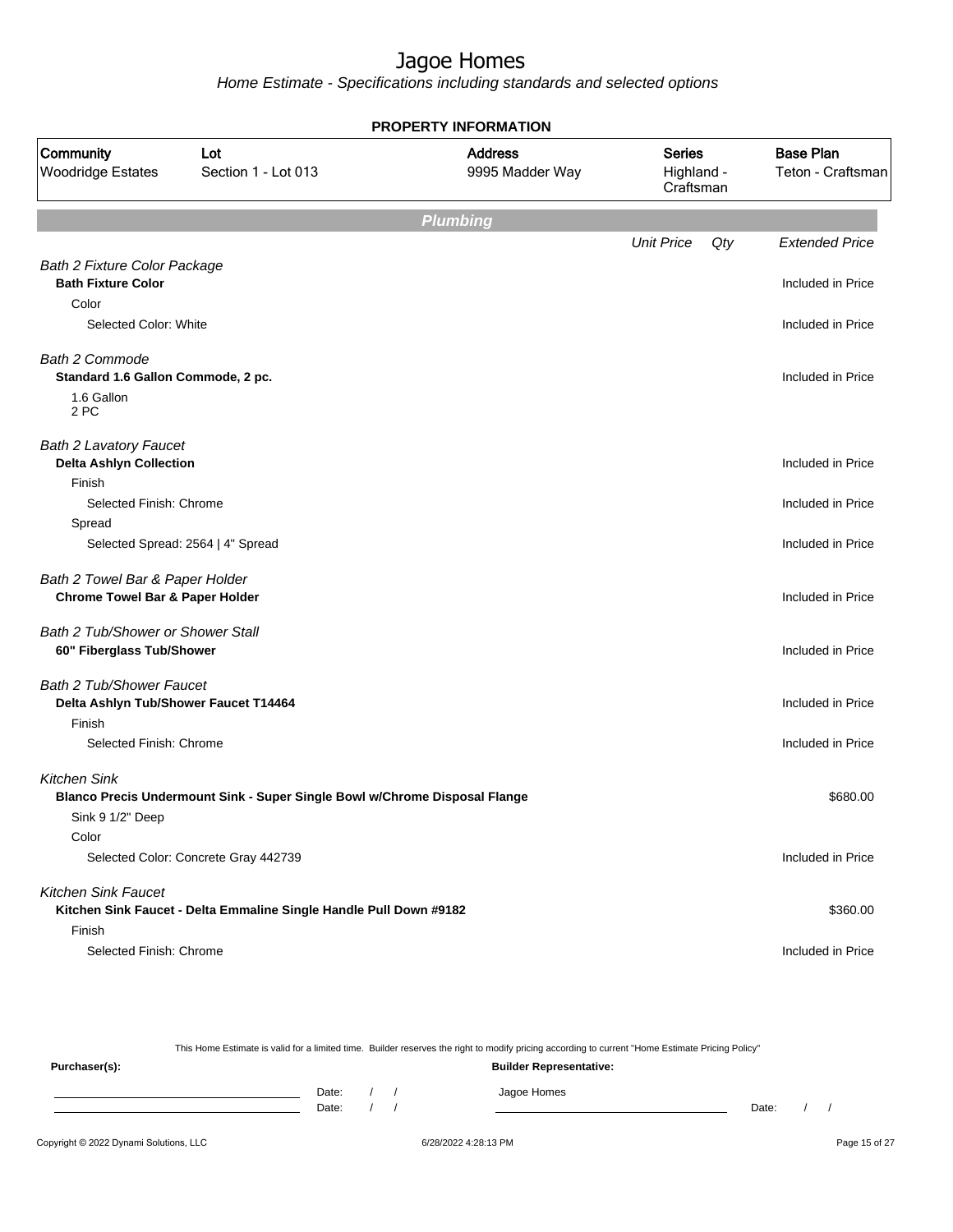|                                                                                 |                                                      | <b>PROPERTY INFORMATION</b>       |                                          |     |                                            |
|---------------------------------------------------------------------------------|------------------------------------------------------|-----------------------------------|------------------------------------------|-----|--------------------------------------------|
| Community<br><b>Woodridge Estates</b>                                           | Lot<br>Section 1 - Lot 013                           | <b>Address</b><br>9995 Madder Way | <b>Series</b><br>Highland -<br>Craftsman |     | <b>Base Plan</b><br>Teton - Craftsman      |
|                                                                                 |                                                      | <b>Plumbing</b>                   |                                          |     |                                            |
|                                                                                 |                                                      |                                   | <b>Unit Price</b>                        | Qty | <b>Extended Price</b>                      |
| Kitchen Garbage Disposal<br>Garbage Disposal 1/3 hp                             |                                                      |                                   |                                          |     | Included in Price                          |
| Kitchen Ice Maker Water Line<br><b>Ice Maker Water Line</b>                     |                                                      |                                   |                                          |     | Included in Price                          |
| Kitchen Gas Line for Range<br>Existing 220v outlet remains.                     | Gas Line for Range, Includes 110-Volt Outlet         |                                   |                                          |     | \$1,410.00                                 |
| <b>Entire Home Water Heater</b><br><b>Tankless Water Heater</b>                 |                                                      |                                   |                                          |     | Included in Price                          |
| Entire Home Main Water Shutoff Valve<br><b>Main Water Shutoff Valve</b>         |                                                      |                                   |                                          |     | Included in Price                          |
| <b>Entire Home Plumbing Supply Pipes</b>                                        | <b>Plumbing Pipes: Water Continuous PEX Piping</b>   |                                   |                                          |     | Included in Price                          |
| Entire Home Plumbing Waste & Vent Lines<br><b>Plumbing Drains and Vents PVC</b> |                                                      |                                   |                                          |     | Included in Price                          |
| Entire Home Secondary Shut-Off Valves                                           | Secondary Shut-Off Valves at each fixture            |                                   |                                          |     | Included in Price                          |
| <b>Exterior Plumbing Sewer Lines</b>                                            | Plumbing Pipes: Exterior Sewer Lines PVC Schedule 40 |                                   |                                          |     | Included in Price                          |
| <b>Exterior Sillcocks</b><br><b>Outside Faucets Frost Proof (Per Plan)</b>      |                                                      |                                   |                                          |     | Included in Price                          |
|                                                                                 |                                                      | Electrical                        |                                          |     |                                            |
| Front Porch Light(s)<br><b>Recessed Lighting (Per Plan)</b>                     |                                                      |                                   | <b>Unit Price</b>                        | Qty | <b>Extended Price</b><br>Included in Price |
| Foyer Light(s)                                                                  | Recessed Lighting (2) ILO Standard Flush Mount(s)    |                                   |                                          |     | \$160.00                                   |
|                                                                                 |                                                      |                                   |                                          |     |                                            |

|                                                 |  |       |  |  | This Home Estimate is valid for a limited time. Builder reserves the right to modify pricing according to current "Home Estimate Pricing Policy" |       |  |
|-------------------------------------------------|--|-------|--|--|--------------------------------------------------------------------------------------------------------------------------------------------------|-------|--|
| <b>Builder Representative:</b><br>Purchaser(s): |  |       |  |  |                                                                                                                                                  |       |  |
|                                                 |  | Date: |  |  | Jagoe Homes                                                                                                                                      |       |  |
|                                                 |  | Date: |  |  |                                                                                                                                                  | Date: |  |
|                                                 |  |       |  |  |                                                                                                                                                  |       |  |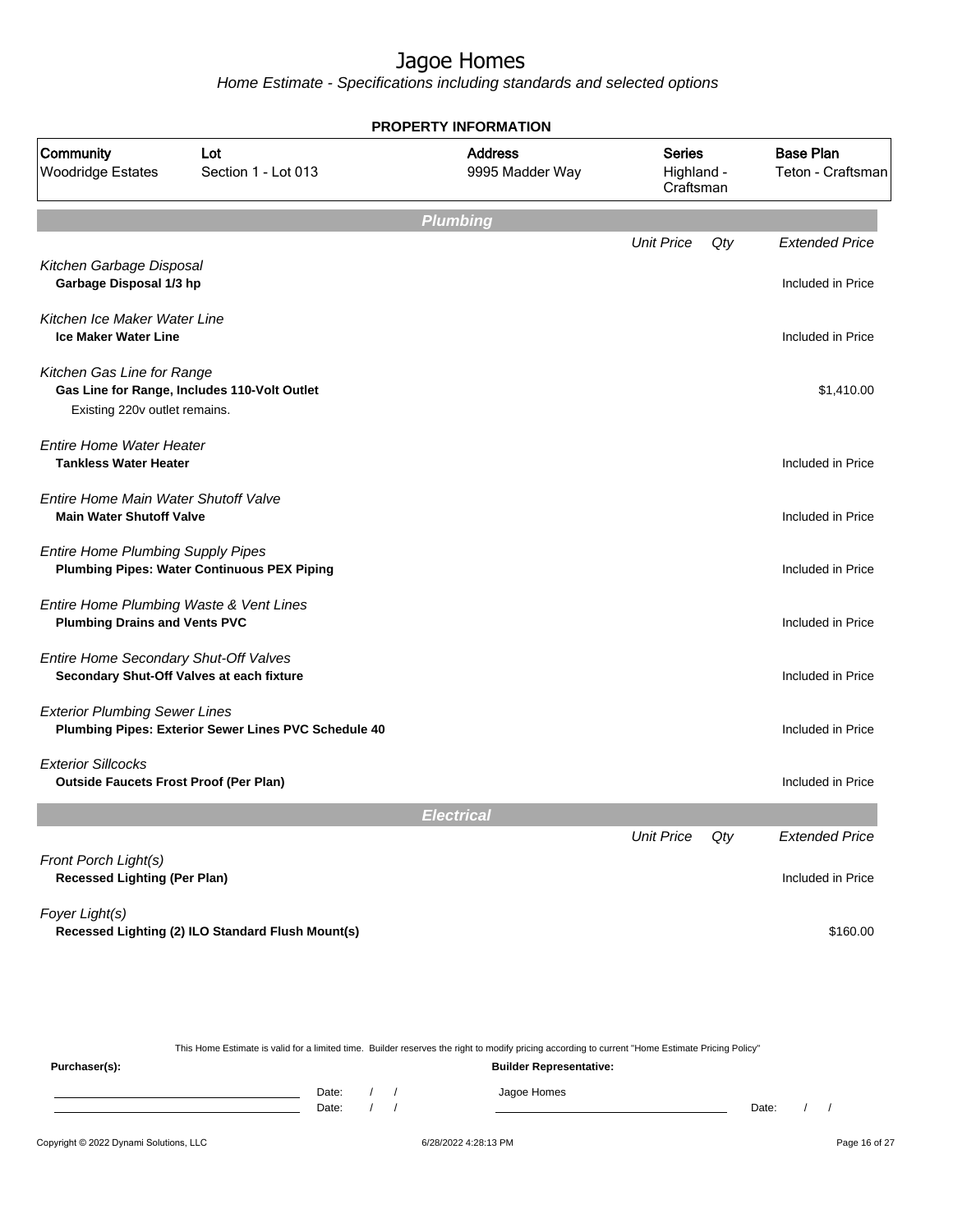Home Estimate - Specifications including standards and selected options

|                                                                               |                                                                                                                                                  | <b>PROPERTY INFORMATION</b>       |                                          |     |                                       |
|-------------------------------------------------------------------------------|--------------------------------------------------------------------------------------------------------------------------------------------------|-----------------------------------|------------------------------------------|-----|---------------------------------------|
| Community<br><b>Woodridge Estates</b>                                         | Lot<br>Section 1 - Lot 013                                                                                                                       | <b>Address</b><br>9995 Madder Way | <b>Series</b><br>Highland -<br>Craftsman |     | <b>Base Plan</b><br>Teton - Craftsman |
|                                                                               |                                                                                                                                                  | <b>Electrical</b>                 |                                          |     |                                       |
|                                                                               |                                                                                                                                                  |                                   | <b>Unit Price</b>                        | Qty | <b>Extended Price</b>                 |
| <b>Family Room Ceiling Fixture</b><br>Color                                   | Ceiling Fan 52" Kichler Pro #330018, Fan Only                                                                                                    |                                   |                                          |     | Included in Price                     |
|                                                                               | Selected Color: Brushed Nickel w/Silver Blades                                                                                                   |                                   |                                          |     | Included in Price                     |
| Family Room Recessed Light(s)<br><b>Recessed Lighting (Per Plan)</b>          |                                                                                                                                                  |                                   |                                          |     | Included in Price                     |
| Kitchen Recessed Lighting<br><b>Recessed Lighting (Per Plan)</b>              |                                                                                                                                                  |                                   |                                          |     | Included in Price                     |
| Kitchen - Additional Recessed Lighting                                        | <b>Standard Recessed Light on Existing Switch</b>                                                                                                |                                   | \$145.00                                 | 2   | \$290.00                              |
| <b>Comments: Dining</b>                                                       |                                                                                                                                                  |                                   |                                          |     |                                       |
|                                                                               | Additional Kitchen Ceiling Lighting on Separate Switch<br>Light Outlets with Switch for (2) Future Pendant Lights, to be Capped with Plate Cover |                                   |                                          |     | \$140.00                              |
| Kitchen Under Cabinet Light<br>Under Cabinet Lighting Package, qty 4          |                                                                                                                                                  |                                   |                                          |     | \$480.00                              |
| wall cabinets in the kitchen.                                                 | Includes one under counter lighting package to be installed in predetermined location under<br>This includes (4) under counter lights.           |                                   |                                          |     |                                       |
| <b>Kitchen GFI Outlet</b>                                                     |                                                                                                                                                  |                                   |                                          |     |                                       |
| Interior GFI Outlet(s)                                                        |                                                                                                                                                  |                                   |                                          |     | Included in Price                     |
| Kitchen Range Receptacle<br>Range 220 Volt Receptacle                         |                                                                                                                                                  |                                   |                                          |     | Included in Price                     |
| Dining Area Ceiling Light(s)<br><b>Recessed Lighting (Per Plan)</b>           |                                                                                                                                                  |                                   |                                          |     | Included in Price                     |
| Main Level Hall Ceiling Light(s)<br><b>Recessed Lighting (Per Plan)</b>       |                                                                                                                                                  |                                   |                                          |     | Included in Price                     |
| Family Entry Ceiling Fixture(s)<br><b>Standard Recessed Light with Switch</b> |                                                                                                                                                  |                                   |                                          |     | Included in Price                     |
| <b>Laundry Ceiling Light</b>                                                  | Satco - 7" Square Flush Mount, 13.5 Watt/LED                                                                                                     |                                   |                                          |     | \$25.00                               |

This Home Estimate is valid for a limited time. Builder reserves the right to modify pricing according to current "Home Estimate Pricing Policy"

| Purchaser(s): |                |  | <b>Builder Representative:</b> |       |  |
|---------------|----------------|--|--------------------------------|-------|--|
|               | Date:<br>Date: |  | Jagoe Homes                    | Date: |  |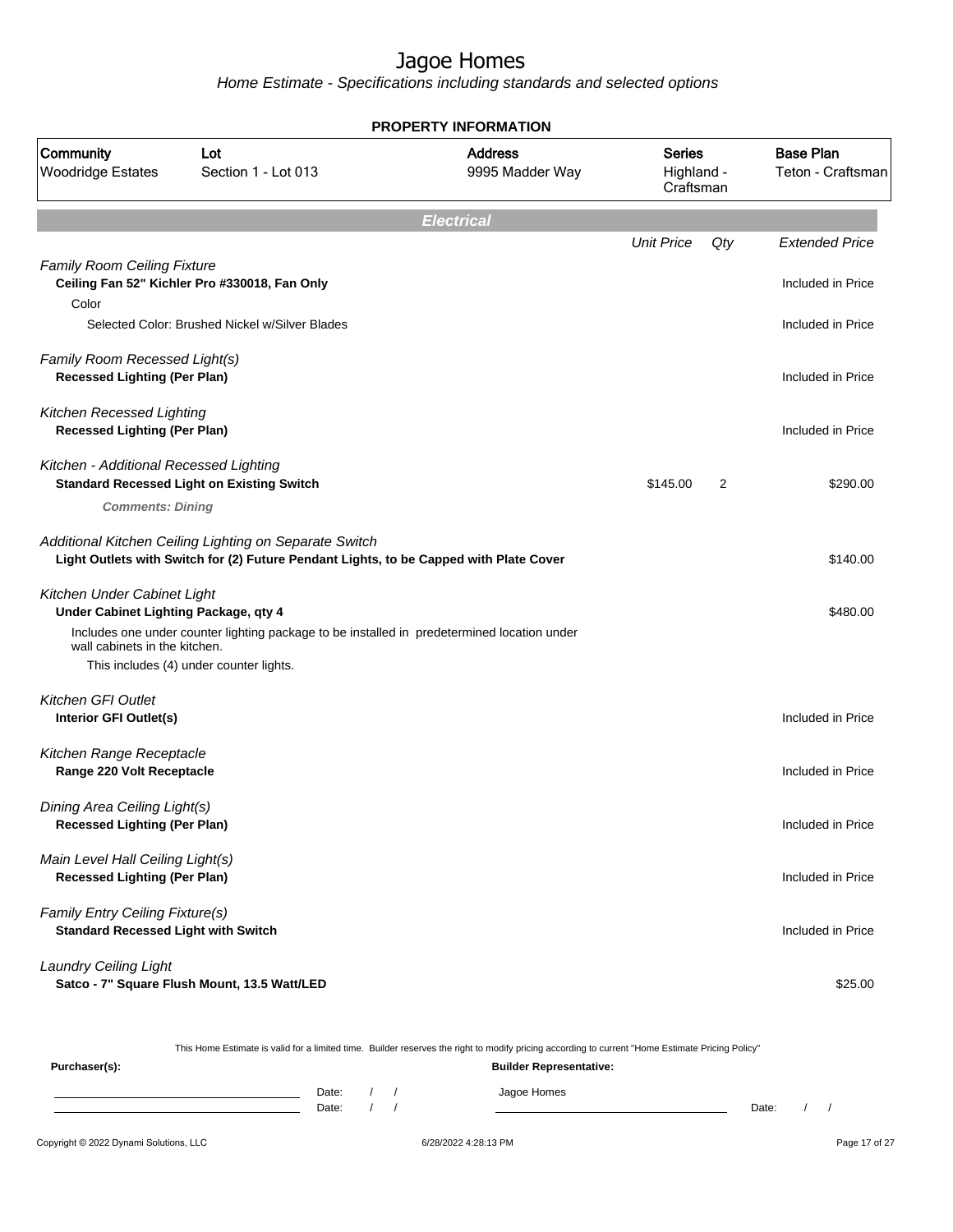Home Estimate - Specifications including standards and selected options

|                                                                                   |                                                                                                                                                                       | <b>PROPERTY INFORMATION</b>       |                                          |     |                                       |
|-----------------------------------------------------------------------------------|-----------------------------------------------------------------------------------------------------------------------------------------------------------------------|-----------------------------------|------------------------------------------|-----|---------------------------------------|
| Community<br><b>Woodridge Estates</b>                                             | Lot<br>Section 1 - Lot 013                                                                                                                                            | <b>Address</b><br>9995 Madder Way | <b>Series</b><br>Highland -<br>Craftsman |     | <b>Base Plan</b><br>Teton - Craftsman |
|                                                                                   |                                                                                                                                                                       | <b>Electrical</b>                 |                                          |     |                                       |
|                                                                                   |                                                                                                                                                                       |                                   | <b>Unit Price</b>                        | Qty | <b>Extended Price</b>                 |
| Laundry Dryer Receptacle<br>Dryer 220 Volt Receptacle                             |                                                                                                                                                                       |                                   |                                          |     | Included in Price                     |
| <b>Pantry Ceiling Light</b><br>Flush Mount Light   2 Bulb                         |                                                                                                                                                                       |                                   |                                          |     | Included in Price                     |
| Finish                                                                            |                                                                                                                                                                       |                                   |                                          |     |                                       |
| Selected Finish: Brushed Nickel                                                   |                                                                                                                                                                       |                                   |                                          |     | Included in Price                     |
| <b>Owner's Suite Ceiling Light</b>                                                | Recessed Lighting (4) ILO Standard Bedroom Flush Mount Light                                                                                                          |                                   |                                          |     | \$470.00                              |
| <b>Owner's Closet Light(s)</b>                                                    | Satco - 7" Square Flush Mount, 13.5 Watt/LED                                                                                                                          |                                   |                                          |     | \$30.00                               |
| <b>Owner's Bath Vanity Light</b><br>Shailene   4 Lite   29 1/2"   45575   Qty 2   |                                                                                                                                                                       |                                   |                                          |     | \$280.00                              |
| Finish                                                                            | The straight lines and up-sized satin etched glass of this bath light from the Shailene<br>Collection create the perfect casual look for the updated urban lifestyle. |                                   |                                          |     |                                       |
| Selected Finish: Chrome                                                           |                                                                                                                                                                       |                                   |                                          |     | Included in Price                     |
| <b>Owner's Bath Recessed Lighting</b><br>Recessed Light (1) with switch, per plan |                                                                                                                                                                       |                                   |                                          |     | Included in Price                     |
| Owner's Bath Shower or Tub/Shower Light<br>Recessed Can Light Fixture w/ Switch   |                                                                                                                                                                       |                                   |                                          |     | \$0.00                                |
| Owner's Bath Exhaust Fan or Fan/Light<br>Bath Exhaust Fan, Fan Only               |                                                                                                                                                                       |                                   |                                          |     | Included in Price                     |
| <b>Owner's Bath GFI Outlet</b><br><b>GFI Interior Outlet(s)</b>                   |                                                                                                                                                                       |                                   |                                          |     | Included in Price                     |
| <b>Bedroom 2 Ceiling Light</b><br>Flush Mount Light   3 Bulb                      |                                                                                                                                                                       |                                   |                                          |     | Included in Price                     |
| Finish<br>Selected Finish: Brushed Nickel                                         |                                                                                                                                                                       |                                   |                                          |     | Included in Price                     |

This Home Estimate is valid for a limited time. Builder reserves the right to modify pricing according to current "Home Estimate Pricing Policy" **Purchaser(s): Builder Representative:** Date: / / Jagoe Homes<br>Date: / / Jagoe Homes Date: / / Date: / /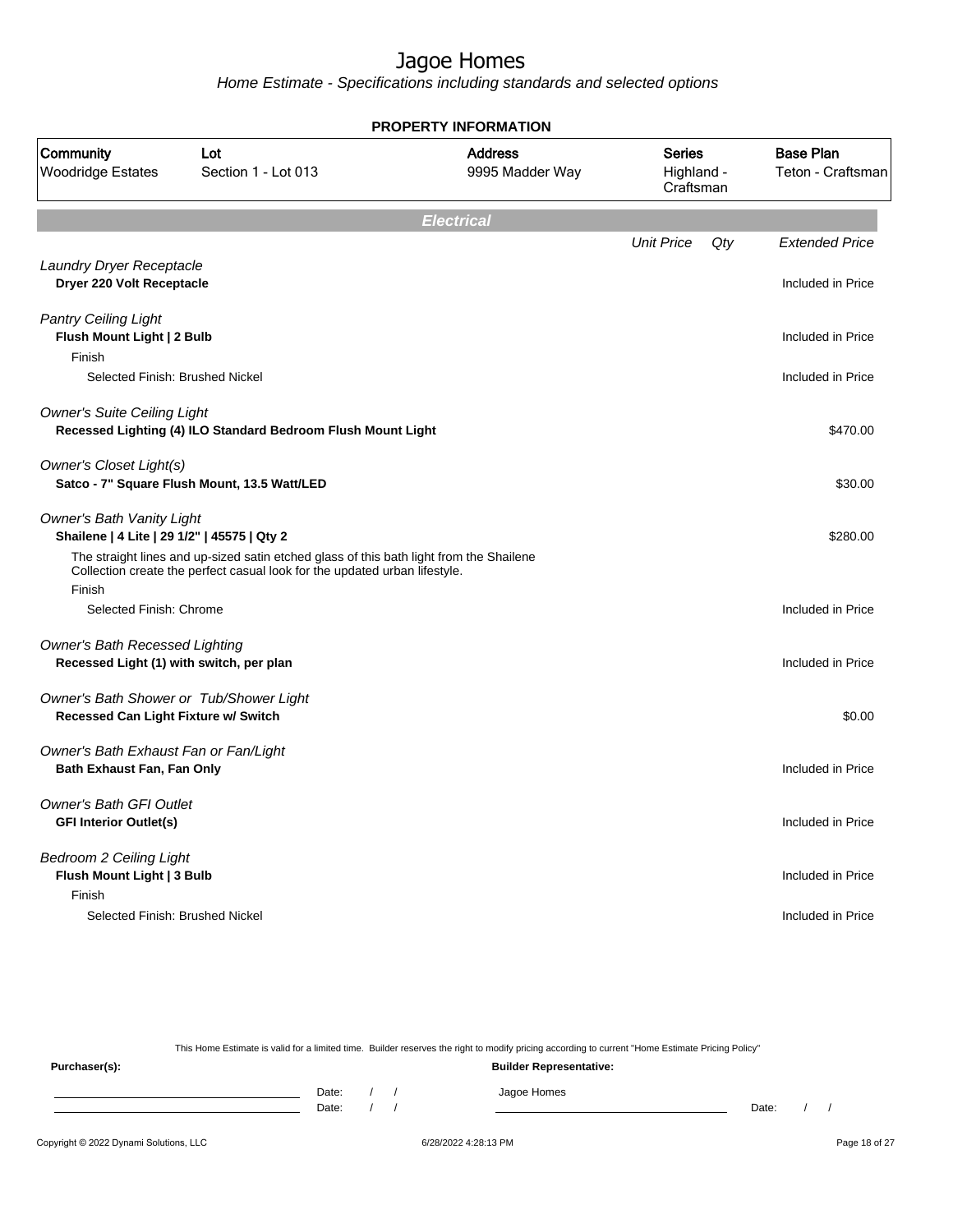Home Estimate - Specifications including standards and selected options

|                                                                             |                                                                                                                                                                                                            | <b>PROPERTY INFORMATION</b>       |                                          |     |                                       |
|-----------------------------------------------------------------------------|------------------------------------------------------------------------------------------------------------------------------------------------------------------------------------------------------------|-----------------------------------|------------------------------------------|-----|---------------------------------------|
| Community<br><b>Woodridge Estates</b>                                       | Lot<br>Section 1 - Lot 013                                                                                                                                                                                 | <b>Address</b><br>9995 Madder Way | <b>Series</b><br>Highland -<br>Craftsman |     | <b>Base Plan</b><br>Teton - Craftsman |
|                                                                             |                                                                                                                                                                                                            | <b>Electrical</b>                 |                                          |     |                                       |
|                                                                             |                                                                                                                                                                                                            |                                   | <b>Unit Price</b>                        | Qty | <b>Extended Price</b>                 |
| <b>Bedroom 2 Closet Light</b><br>Flush Mount Light   2 Bulb<br>Finish       |                                                                                                                                                                                                            |                                   |                                          |     | Included in Price                     |
| Selected Finish: Brushed Nickel                                             |                                                                                                                                                                                                            |                                   |                                          |     | Included in Price                     |
| <b>Bedroom 3 Ceiling Light</b><br>Flush Mount Light   3 Bulb<br>Finish      |                                                                                                                                                                                                            |                                   |                                          |     | Included in Price                     |
| Selected Finish: Brushed Nickel                                             |                                                                                                                                                                                                            |                                   |                                          |     | Included in Price                     |
| <b>Bedroom 3 Closet Light</b><br>Flush Mount Light   2 Bulb                 |                                                                                                                                                                                                            |                                   |                                          |     | Included in Price                     |
| Finish<br>Selected Finish: Brushed Nickel                                   |                                                                                                                                                                                                            |                                   |                                          |     | Included in Price                     |
| <b>Bath 2 Vanity Light</b><br>Shailene   4 Lite   29 1/2"   45575<br>Finish | The straight lines and up-sized satin etched glass of this bath light from the Shailene<br>Collection create the perfect casual look for the updated urban lifestyle.                                      |                                   |                                          |     | \$140.00                              |
| Selected Finish: Chrome                                                     |                                                                                                                                                                                                            |                                   |                                          |     | Included in Price                     |
| <b>Bath 2 Recessed Light</b>                                                | <b>Standard Recessed Light on Existing Switch</b>                                                                                                                                                          |                                   |                                          |     | Included in Price                     |
| Bath 2 Additional Tub/Shower Light                                          | Additional Tub/Shower Light Fixture w/ Switch<br>Includes one tub/shower special recessed light fixture with switch in choice of bathroom.<br>Technical Specification: Buyer must indicate choice of bath. |                                   |                                          |     | \$260.00                              |
| Bath 2 Exhaust Fan or Fan/Light<br>Bath Exhaust Fan, Fan Only               |                                                                                                                                                                                                            |                                   |                                          |     | Included in Price                     |
| <b>Bath 2 GFI Outlet</b><br>Interior GFI Outlet(s)                          |                                                                                                                                                                                                            |                                   |                                          |     | Included in Price                     |
| zStairway Recessed Lighting                                                 | Custom Option (Approved) Dynami Error - Disregard                                                                                                                                                          |                                   |                                          |     | \$0.00                                |

This Home Estimate is valid for a limited time. Builder reserves the right to modify pricing according to current "Home Estimate Pricing Policy"

**Purchaser(s): Builder Representative:** Date: / / Jagoe Homes<br>Date: / / Jagoe Homes Date: / /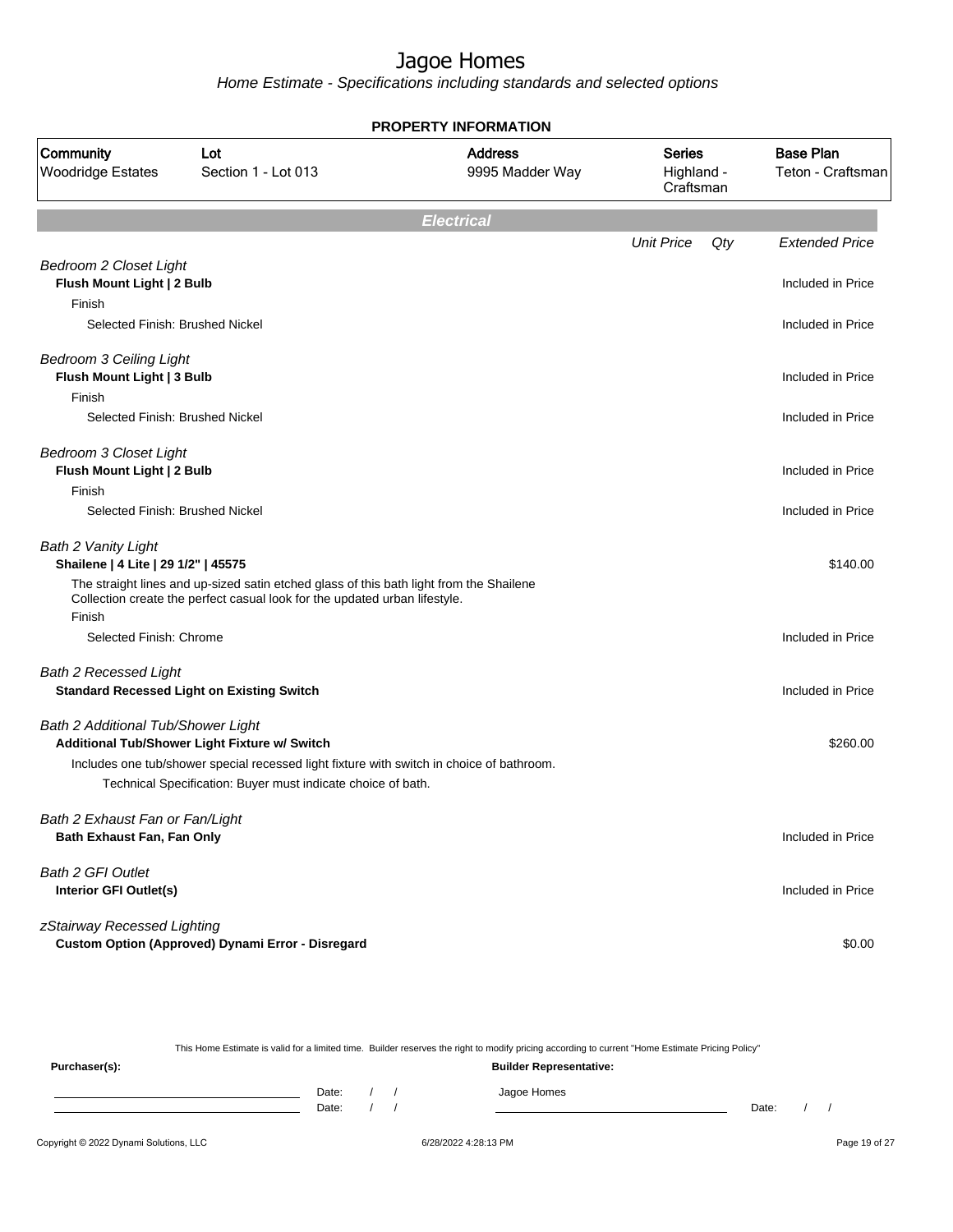Home Estimate - Specifications including standards and selected options

|                                                                           |                                                                                                                                                                                                                                                                                              | <b>PROPERTY INFORMATION</b>       |                                          |     |                                       |
|---------------------------------------------------------------------------|----------------------------------------------------------------------------------------------------------------------------------------------------------------------------------------------------------------------------------------------------------------------------------------------|-----------------------------------|------------------------------------------|-----|---------------------------------------|
| Community<br><b>Woodridge Estates</b>                                     | Lot<br>Section 1 - Lot 013                                                                                                                                                                                                                                                                   | <b>Address</b><br>9995 Madder Way | <b>Series</b><br>Highland -<br>Craftsman |     | <b>Base Plan</b><br>Teton - Craftsman |
|                                                                           |                                                                                                                                                                                                                                                                                              | <b>Electrical</b>                 |                                          |     |                                       |
|                                                                           |                                                                                                                                                                                                                                                                                              |                                   | <b>Unit Price</b>                        | Qty | <b>Extended Price</b>                 |
| Garage Ceiling Light(s)<br>Keyless (2)                                    |                                                                                                                                                                                                                                                                                              |                                   |                                          |     | Included in Price                     |
| Garage Opener<br><b>Garage Door Opener Pre-Wire</b>                       |                                                                                                                                                                                                                                                                                              |                                   |                                          |     | Included in Price                     |
| Garage Exterior Light<br>Coach Light Kichler #49926 BKT Capanna           |                                                                                                                                                                                                                                                                                              |                                   |                                          |     | Included in Price                     |
| Height: 16.00"                                                            | The 16" 1-light outdoor wall light from the Capanna™ collection features waterfall glass.<br>Technical Specification: Width: 10.50"                                                                                                                                                          |                                   |                                          |     |                                       |
| Finish<br>Selected Finish: Textured Black                                 |                                                                                                                                                                                                                                                                                              |                                   |                                          |     | Included in Price                     |
| <b>Outside Retreat Light</b><br>Exterior Kichler Light #49924 Capanna     |                                                                                                                                                                                                                                                                                              |                                   |                                          |     | Included in Price                     |
| transitional or arts & crafts architecture.<br>6.50W X 10.25H             | The 10.25" 1-light outdoor wall light from the Capanna (TM) collection gives the classic<br>lantern light a linear update. A textured black finish and squared edges, including a capstone<br>finial, combine with artful waterfall glass to create a style that works on homes with modern, |                                   |                                          |     |                                       |
| Finish                                                                    |                                                                                                                                                                                                                                                                                              |                                   |                                          |     |                                       |
| Selected Finish: Black Textured                                           |                                                                                                                                                                                                                                                                                              |                                   |                                          |     | Included in Price                     |
| <b>Attic Light</b><br><b>Attic Lights Keyless</b>                         |                                                                                                                                                                                                                                                                                              |                                   |                                          |     | Included in Price                     |
| <b>Front Door Doorbell Button</b><br><b>Doorbell Button at Front Door</b> |                                                                                                                                                                                                                                                                                              |                                   |                                          |     | Included in Price                     |
| <b>Front Door Door Chime</b><br>Door Chime                                |                                                                                                                                                                                                                                                                                              |                                   |                                          |     | Included in Price                     |
|                                                                           | <b>Entire Home - Electrical Outlets and Switches</b><br>Electrical Outlets & Switches per Plan & Code                                                                                                                                                                                        |                                   |                                          |     | Included in Price                     |
| Color<br>Selected Color: White                                            |                                                                                                                                                                                                                                                                                              |                                   |                                          |     | Included in Price                     |
|                                                                           | Entire Home - Braced and Wired for Future Ceiling Fan at Existing Ceiling Light<br>Light Location Braced and Wired for Future Ceiling Fan<br>Includes addition of bracing and box for ceiling fan addition with a switch                                                                     |                                   | \$115.00                                 | 2   | \$230.00                              |

This Home Estimate is valid for a limited time. Builder reserves the right to modify pricing according to current "Home Estimate Pricing Policy"

**Purchaser(s): Builder Representative:** Date: / / Jagoe Homes<br>Date: / / Jagoe Homes Date: / / **Date: / / 2006** Date: / / / Date: / / /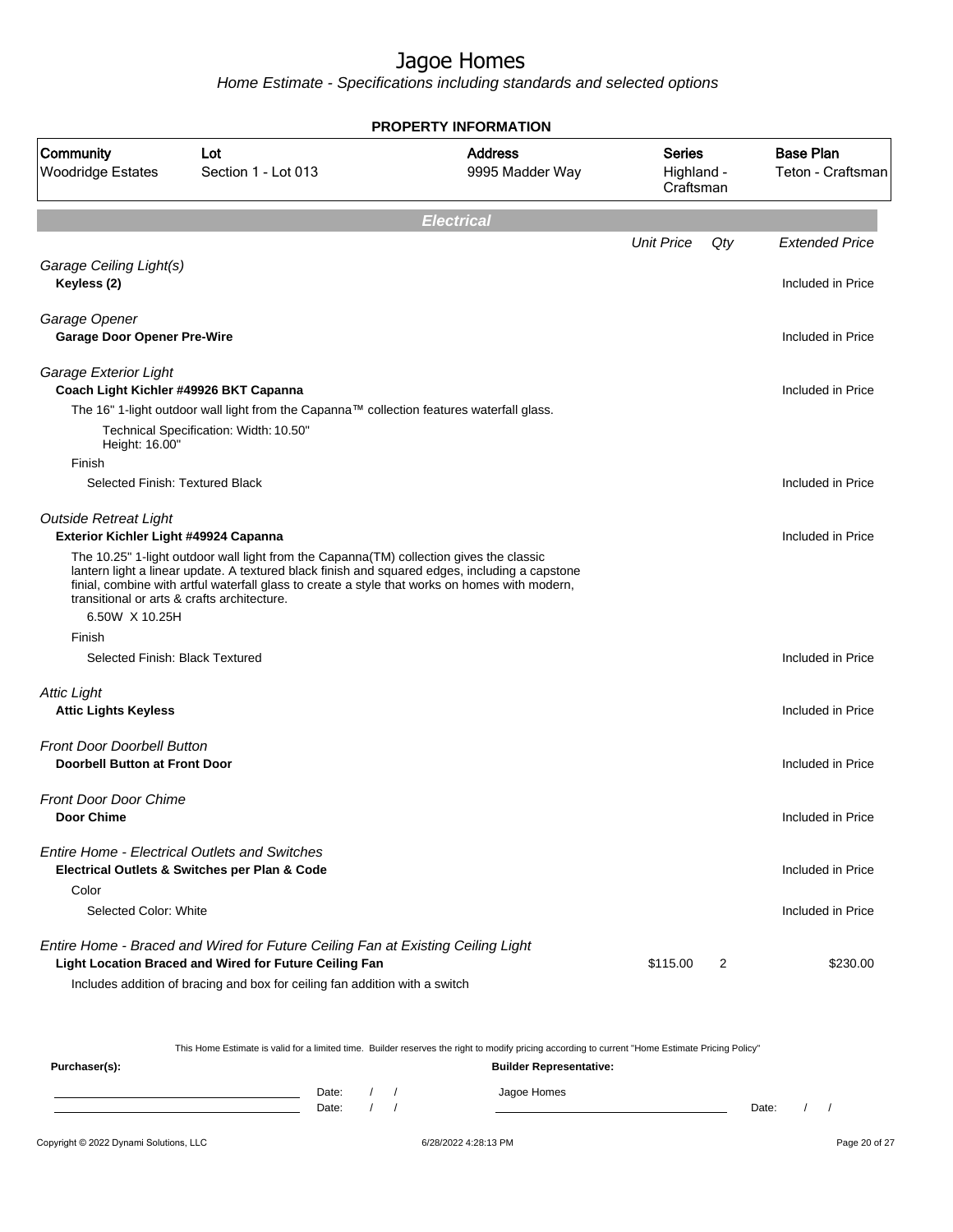|                                                                             |                                                                                                                                                                                                                                                                                                                                                                                                                                  | <b>PROPERTY INFORMATION</b>           |                                          |     |                                       |
|-----------------------------------------------------------------------------|----------------------------------------------------------------------------------------------------------------------------------------------------------------------------------------------------------------------------------------------------------------------------------------------------------------------------------------------------------------------------------------------------------------------------------|---------------------------------------|------------------------------------------|-----|---------------------------------------|
| Community<br><b>Woodridge Estates</b>                                       | Lot<br>Section 1 - Lot 013                                                                                                                                                                                                                                                                                                                                                                                                       | <b>Address</b><br>9995 Madder Way     | <b>Series</b><br>Highland -<br>Craftsman |     | <b>Base Plan</b><br>Teton - Craftsman |
|                                                                             |                                                                                                                                                                                                                                                                                                                                                                                                                                  | <b>Electrical</b>                     |                                          |     |                                       |
|                                                                             |                                                                                                                                                                                                                                                                                                                                                                                                                                  |                                       | <b>Unit Price</b>                        | Qty | <b>Extended Price</b>                 |
| Comments: Bed 2 and 3                                                       | Entire Home - Braced and Wired for Future Ceiling Fan at Existing Ceiling Light                                                                                                                                                                                                                                                                                                                                                  |                                       |                                          |     |                                       |
| Fan                                                                         | Entire Home - Braced and Wired for Future Ceiling Fan with Switch<br>Light Outlet with 2 Switches, Capped with Plate Cover, Braced & Wired for Future Ceiling                                                                                                                                                                                                                                                                    |                                       |                                          |     | \$240.00                              |
| <b>Comments: Owner's</b>                                                    |                                                                                                                                                                                                                                                                                                                                                                                                                                  |                                       |                                          |     |                                       |
| <b>Entire Home Electrical Service</b><br><b>Electrical Service 200 AMP</b>  | Includes 200 AMP electric service upgrade for the entire house.                                                                                                                                                                                                                                                                                                                                                                  |                                       |                                          |     | Included in Price                     |
|                                                                             |                                                                                                                                                                                                                                                                                                                                                                                                                                  |                                       |                                          |     |                                       |
| <b>Exterior Electrical Service</b><br><b>Electrical Service Underground</b> |                                                                                                                                                                                                                                                                                                                                                                                                                                  |                                       |                                          |     | Included in Price                     |
| <b>Smoke Detectors</b><br>Smoke Detectors, per plan                         |                                                                                                                                                                                                                                                                                                                                                                                                                                  |                                       |                                          |     | Included in Price                     |
| Carbon Monoxide Detectors<br>Carbon Monoxide Detectors, per plan            |                                                                                                                                                                                                                                                                                                                                                                                                                                  |                                       |                                          |     | Included in Price                     |
|                                                                             |                                                                                                                                                                                                                                                                                                                                                                                                                                  | <b>Structured Wiring   Smart Home</b> |                                          |     |                                       |
|                                                                             |                                                                                                                                                                                                                                                                                                                                                                                                                                  |                                       | <b>Unit Price</b>                        | Qty | <b>Extended Price</b>                 |
| Home Run   Included<br><b>Location Per Plan</b>                             |                                                                                                                                                                                                                                                                                                                                                                                                                                  |                                       |                                          |     | Included in Price                     |
| Included:<br>- Dedicated 100V Outlet<br>WIFI coverage.                      | - Central Wiring Panel w/ Hinged Door (Qty 1)<br>- 1" Conduit with Pull String to Exterior Service (Qty 1)<br>- Coax from Panel to Exterior Service (Qty 1)<br>- Shielded Cat6 w/ Male Termination   Panel to Owners   Labeled at Panel (Qty 1)<br>- Shielded Cat6 w/ Male Termination   Panel to Family Room   Labeled at Panel (Qty 1)<br>Central Wiring Panel Locations determined based on overall home layout and efficient |                                       |                                          |     |                                       |
| Family Room   Included<br><b>Location Per Plan</b>                          |                                                                                                                                                                                                                                                                                                                                                                                                                                  |                                       |                                          |     | Included in Price                     |
| Included:<br>- Coax to Exterior Service (Qty 1)                             | - Shielded Cat6 w/ Female Termination   Family Room to Panel   Labeled at Panel (Qty 1)                                                                                                                                                                                                                                                                                                                                          |                                       |                                          |     |                                       |
| Owners Suite   Included<br><b>Location Per Plan</b>                         |                                                                                                                                                                                                                                                                                                                                                                                                                                  |                                       |                                          |     | Included in Price                     |
| Purchaser(s):                                                               | This Home Estimate is valid for a limited time. Builder reserves the right to modify pricing according to current "Home Estimate Pricing Policy"                                                                                                                                                                                                                                                                                 | <b>Builder Representative:</b>        |                                          |     |                                       |
|                                                                             | $1 \quad 1$<br>Date:                                                                                                                                                                                                                                                                                                                                                                                                             |                                       |                                          |     |                                       |
|                                                                             | the control of the control of the control of the control of the control of<br>$\sqrt{2}$<br>$\prime$<br>Date:                                                                                                                                                                                                                                                                                                                    | Jagoe Homes                           |                                          |     | $\left  \right $<br>Date:             |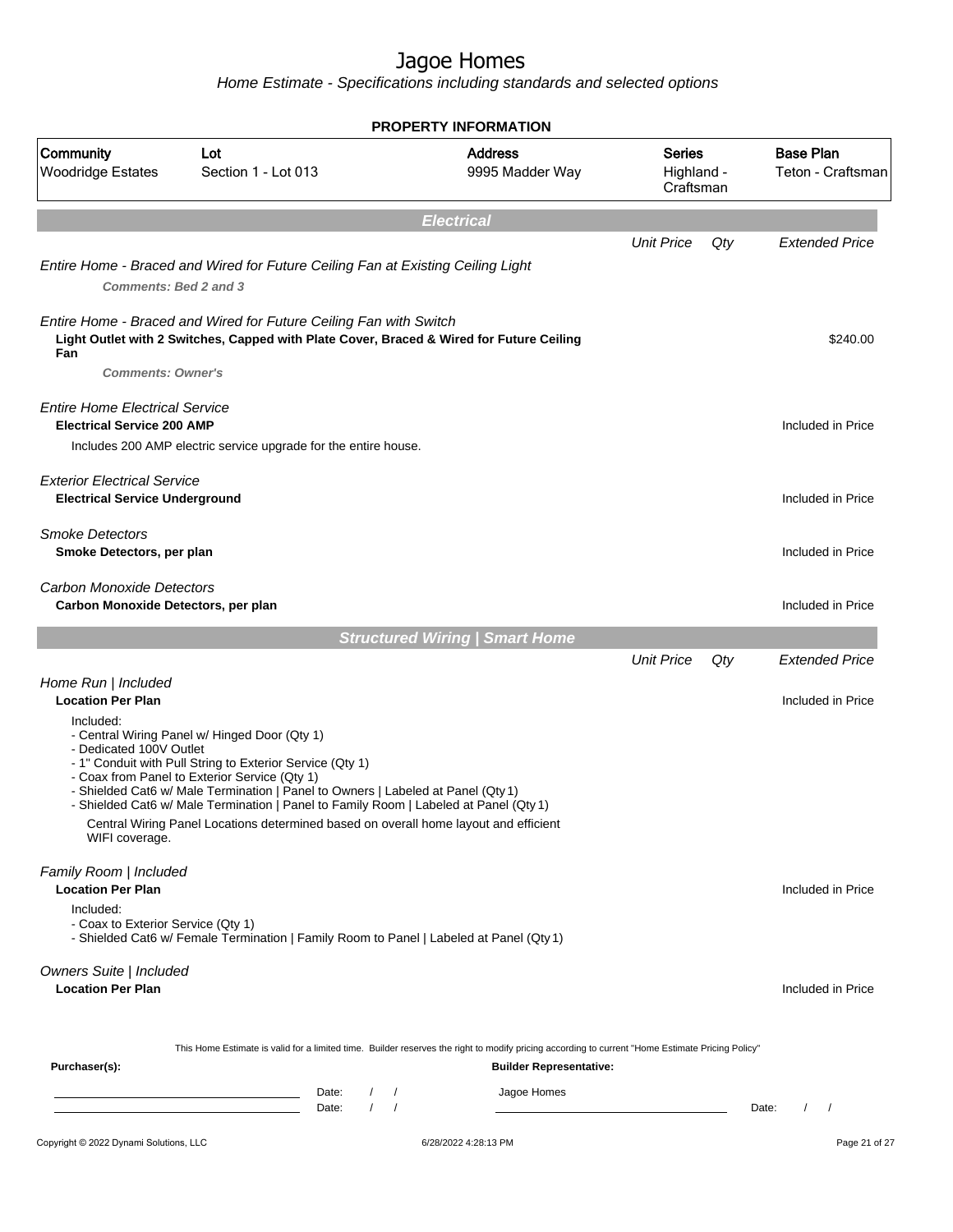Home Estimate - Specifications including standards and selected options

|                                                                            |                                                                                                                                                                        | <b>PROPERTY INFORMATION</b>           |                                          |     |                                       |
|----------------------------------------------------------------------------|------------------------------------------------------------------------------------------------------------------------------------------------------------------------|---------------------------------------|------------------------------------------|-----|---------------------------------------|
| Community<br><b>Woodridge Estates</b>                                      | Lot<br>Section 1 - Lot 013                                                                                                                                             | <b>Address</b><br>9995 Madder Way     | <b>Series</b><br>Highland -<br>Craftsman |     | <b>Base Plan</b><br>Teton - Craftsman |
|                                                                            |                                                                                                                                                                        | <b>Structured Wiring   Smart Home</b> |                                          |     |                                       |
| Owners Suite   Included<br>Included:<br>*Coax to Exterior Service (Qty 1)* | *Shielded Cat6 w/ Female Termination   Owners to Panel   Labeled at Panel (Qty 1)*                                                                                     |                                       | <b>Unit Price</b>                        | Qty | <b>Extended Price</b>                 |
|                                                                            |                                                                                                                                                                        | <b>HVAC</b>                           |                                          |     |                                       |
| <b>Entire Home Air Conditioner</b>                                         |                                                                                                                                                                        |                                       | <b>Unit Price</b>                        | Qty | <b>Extended Price</b>                 |
| 14 Seer Air Conditioning System<br>Up to 14 Seer Air Conditioning System   |                                                                                                                                                                        |                                       |                                          |     | Included in Price                     |
| <b>Entire Home Furnace</b>                                                 | 92% Plus High Efficiency Gas Home Furnace<br>Includes 92% plus high efficiency gas home furnace<br>Builder makes no guarantee with respect to heating and cooling cost |                                       |                                          |     | Included in Price                     |
| Entire Home Furnace Filter<br>Aprilaire Model 2000 Series Air Filter       |                                                                                                                                                                        |                                       |                                          |     | Included in Price                     |
| <b>Entire Home Thermostat</b><br><b>Programmable Thermostat</b>            |                                                                                                                                                                        |                                       |                                          |     | Included in Price                     |
| <b>Indoor Air Quality</b><br><b>Honeywell Fresh Air Ventilation System</b> |                                                                                                                                                                        |                                       |                                          |     | Included in Price                     |
| <b>Entire Home Duct System</b><br><b>Flexible Duct</b>                     |                                                                                                                                                                        |                                       |                                          |     | Included in Price                     |
| Entire Home Return Air<br><b>Multiple Return Air Vents</b>                 | One Return per Bedroom & One Central Return                                                                                                                            |                                       |                                          |     | Included in Price                     |
| Laundry Dryer Vent<br><b>Dryer Vent Vented to Outside</b>                  |                                                                                                                                                                        |                                       |                                          |     | Included in Price                     |
|                                                                            |                                                                                                                                                                        |                                       |                                          |     |                                       |

This Home Estimate is valid for a limited time. Builder reserves the right to modify pricing according to current "Home Estimate Pricing Policy"

**Purchaser(s): Builder Representative:** Date: / / Jagoe Homes<br>Date: / / Jagoe Homes Date: / / Date: / /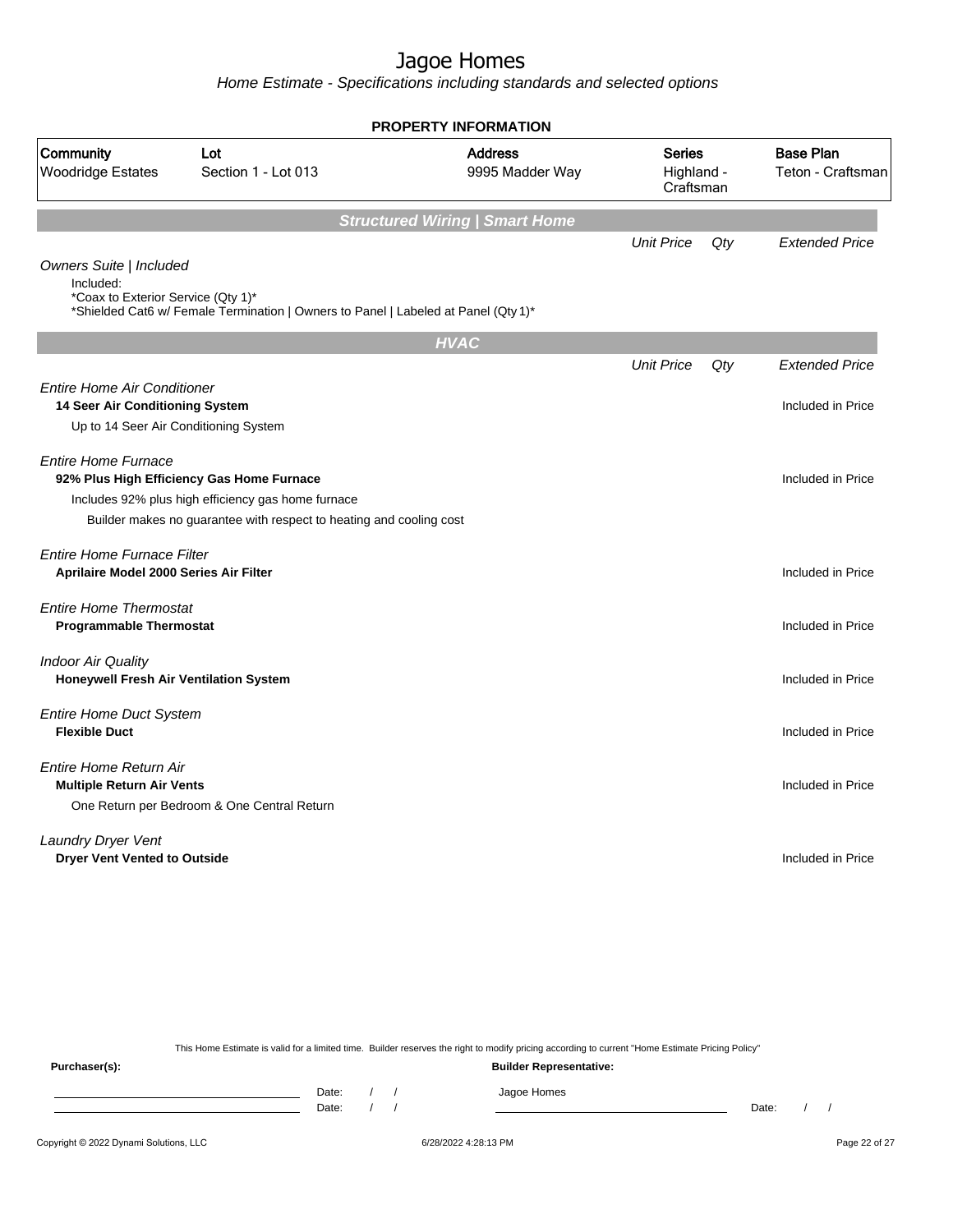Home Estimate - Specifications including standards and selected options

|                                                                           |                                                                                                                                                    | <b>PROPERTY INFORMATION</b>       |                                          |     |                                       |
|---------------------------------------------------------------------------|----------------------------------------------------------------------------------------------------------------------------------------------------|-----------------------------------|------------------------------------------|-----|---------------------------------------|
| Community<br><b>Woodridge Estates</b>                                     | Lot<br>Section 1 - Lot 013                                                                                                                         | <b>Address</b><br>9995 Madder Way | <b>Series</b><br>Highland -<br>Craftsman |     | <b>Base Plan</b><br>Teton - Craftsman |
|                                                                           |                                                                                                                                                    | <b>Floor Coverings</b>            |                                          |     |                                       |
|                                                                           |                                                                                                                                                    |                                   | <b>Unit Price</b>                        | Qty | <b>Extended Price</b>                 |
| <b>Entire Home Carpet Selection</b><br><b>Mohawk Carpet   Top Card II</b> |                                                                                                                                                    |                                   |                                          |     | Included in Price                     |
|                                                                           | Our Proven Performer, Top Card II, offers colorfast and consistent solution dyed Everstrand<br>polyester fiber with a 15 yr Manufacturer Warranty. |                                   |                                          |     |                                       |
| Color<br>Selected Color: 901 Crystal Ball                                 |                                                                                                                                                    |                                   |                                          |     | Included in Price                     |
|                                                                           |                                                                                                                                                    |                                   |                                          |     |                                       |
| <b>Entire Home Carpet Pad</b><br>6# Carpet Pad                            |                                                                                                                                                    |                                   |                                          |     | Included in Price                     |
| <b>Foyer Flooring</b><br>Luxury Vinyl Plank   Mohawk Arrington            |                                                                                                                                                    |                                   |                                          |     | Included in Price                     |
|                                                                           | Mohawk's Arrington offers a water-resistant construction, comfort underfoot, and high<br>resistance to dents and scratches in a hardwood look.     |                                   |                                          |     |                                       |
| Color                                                                     |                                                                                                                                                    |                                   |                                          |     |                                       |
|                                                                           | Selected Color: Gauntlet Gray AU896                                                                                                                |                                   |                                          |     | Included in Price                     |
| Direction                                                                 |                                                                                                                                                    |                                   |                                          |     |                                       |
|                                                                           | Selected Direction: Front to Back                                                                                                                  |                                   |                                          |     | Included in Price                     |
| <b>Family Room</b>                                                        |                                                                                                                                                    |                                   |                                          |     |                                       |
| Luxury Vinyl Plank   Mohawk Arrington                                     |                                                                                                                                                    |                                   |                                          |     | \$870.00                              |
|                                                                           | Mohawk's Arrington offers a water-resistant construction, comfort underfoot, and high<br>resistance to dents and scratches in a hardwood look.     |                                   |                                          |     |                                       |
| Color                                                                     |                                                                                                                                                    |                                   |                                          |     |                                       |
|                                                                           | Selected Color: Gauntlet Gray AU896                                                                                                                |                                   |                                          |     | Included in Price                     |
| Direction                                                                 |                                                                                                                                                    |                                   |                                          |     |                                       |
|                                                                           | Selected Direction: Front to Back                                                                                                                  |                                   |                                          |     | Included in Price                     |
| <b>Owner's Bath Flooring</b>                                              |                                                                                                                                                    |                                   |                                          |     |                                       |
| Luxury Vinyl Plank   Mohawk Arrington                                     |                                                                                                                                                    |                                   |                                          |     | Included in Price                     |
|                                                                           | Mohawk's Arrington offers a water-resistant construction, comfort underfoot, and high<br>resistance to dents and scratches in a hardwood look.     |                                   |                                          |     |                                       |
| Color                                                                     |                                                                                                                                                    |                                   |                                          |     |                                       |
|                                                                           | Selected Color: Gauntlet Gray AU896                                                                                                                |                                   |                                          |     | Included in Price                     |
| <b>Direction</b>                                                          |                                                                                                                                                    |                                   |                                          |     |                                       |
|                                                                           | Selected Direction: Front to Back                                                                                                                  |                                   |                                          |     | Included in Price                     |
|                                                                           |                                                                                                                                                    |                                   |                                          |     |                                       |

This Home Estimate is valid for a limited time. Builder reserves the right to modify pricing according to current "Home Estimate Pricing Policy"

**Purchaser(s): Builder Representative:** Date: / / Jagoe Homes<br>Date: / / Jagoe Homes Date: / / **Date: / / 2006** Date: / / / Date: / / /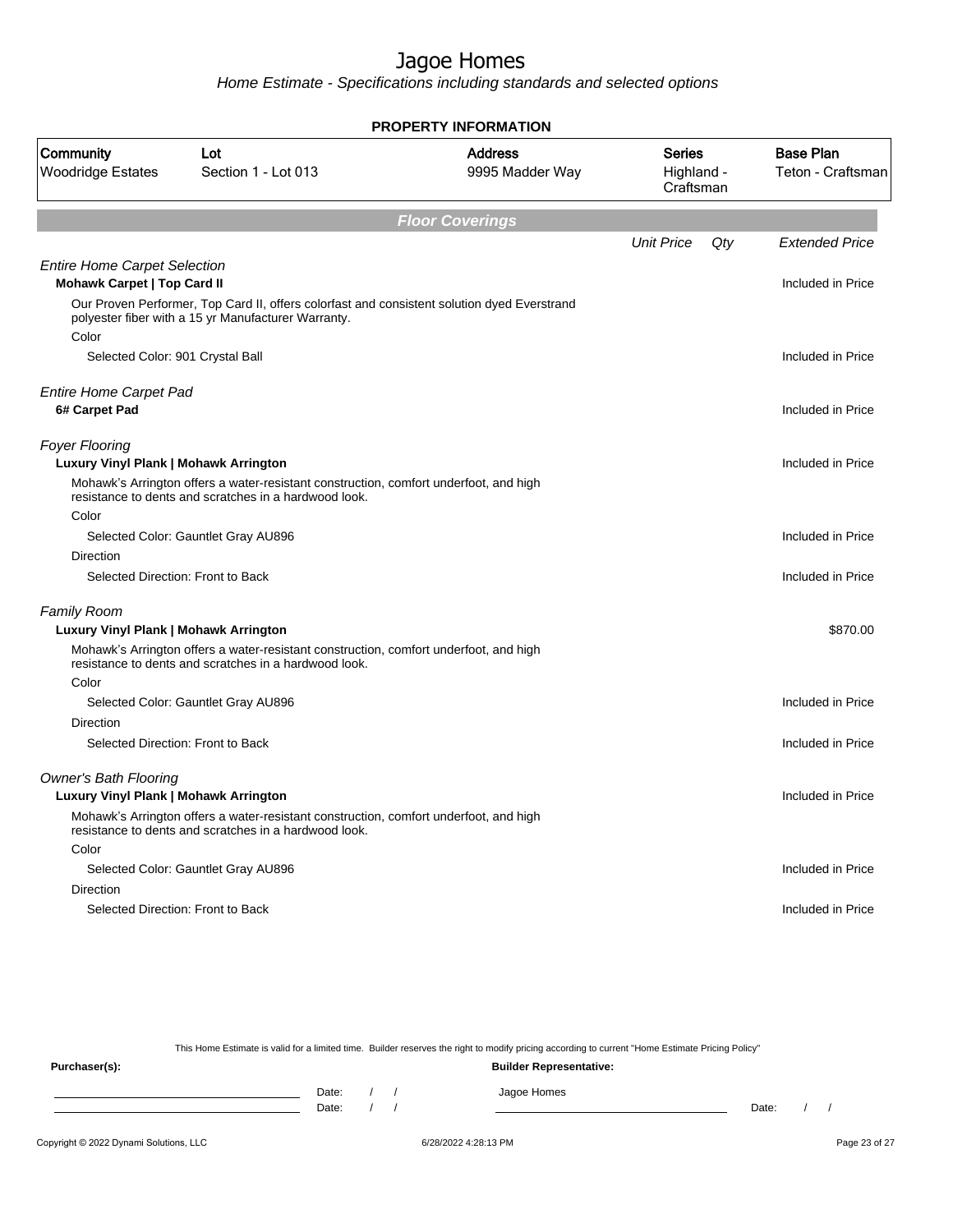Home Estimate - Specifications including standards and selected options

|                                                                                         |                                                                                                                                                | <b>PROPERTY INFORMATION</b>       |                                          |     |                                       |
|-----------------------------------------------------------------------------------------|------------------------------------------------------------------------------------------------------------------------------------------------|-----------------------------------|------------------------------------------|-----|---------------------------------------|
| Community<br><b>Woodridge Estates</b>                                                   | Lot<br>Section 1 - Lot 013                                                                                                                     | <b>Address</b><br>9995 Madder Way | <b>Series</b><br>Highland -<br>Craftsman |     | <b>Base Plan</b><br>Teton - Craftsman |
|                                                                                         |                                                                                                                                                | <b>Floor Coverings</b>            |                                          |     |                                       |
|                                                                                         |                                                                                                                                                |                                   | <b>Unit Price</b>                        | Qty | <b>Extended Price</b>                 |
| Kitchen/Dining Area/Family Entry/Pantry<br><b>Luxury Vinyl Plank   Mohawk Arrington</b> |                                                                                                                                                |                                   |                                          |     | Included in Price                     |
| Color                                                                                   | Mohawk's Arrington offers a water-resistant construction, comfort underfoot, and high<br>resistance to dents and scratches in a hardwood look. |                                   |                                          |     |                                       |
|                                                                                         | Selected Color: Gauntlet Gray AU896                                                                                                            |                                   |                                          |     | Included in Price                     |
| Direction                                                                               |                                                                                                                                                |                                   |                                          |     |                                       |
|                                                                                         | Selected Direction: Front to Back                                                                                                              |                                   |                                          |     | Included in Price                     |
| <b>Bath 2 Flooring</b><br>Luxury Vinyl Plank   Mohawk Arrington                         |                                                                                                                                                |                                   |                                          |     | Included in Price                     |
|                                                                                         | Mohawk's Arrington offers a water-resistant construction, comfort underfoot, and high<br>resistance to dents and scratches in a hardwood look. |                                   |                                          |     |                                       |
| Color                                                                                   |                                                                                                                                                |                                   |                                          |     |                                       |
|                                                                                         | Selected Color: Gauntlet Gray AU896                                                                                                            |                                   |                                          |     | Included in Price                     |
| <b>Direction</b>                                                                        |                                                                                                                                                |                                   |                                          |     |                                       |
|                                                                                         | Selected Direction: Front to Back                                                                                                              |                                   |                                          |     | Included in Price                     |
| Luxury Vinyl Plank   Mohawk Arrington                                                   | Bedroom Hallway/Coat Closet Area/Coat Closet                                                                                                   |                                   |                                          |     | \$150.00                              |
|                                                                                         | Mohawk's Arrington offers a water-resistant construction, comfort underfoot, and high<br>resistance to dents and scratches in a hardwood look. |                                   |                                          |     |                                       |
| Color                                                                                   |                                                                                                                                                |                                   |                                          |     |                                       |
|                                                                                         | Selected Color: Gauntlet Gray AU896                                                                                                            |                                   |                                          |     | Included in Price                     |
| <b>Direction</b>                                                                        |                                                                                                                                                |                                   |                                          |     |                                       |
|                                                                                         | Selected Direction: Front to Back                                                                                                              |                                   |                                          |     | Included in Price                     |
| <b>Laundry Flooring</b>                                                                 |                                                                                                                                                |                                   |                                          |     |                                       |
| <b>Luxury Vinyl Plank   Mohawk Arrington</b>                                            |                                                                                                                                                |                                   |                                          |     | Included in Price                     |
|                                                                                         | Mohawk's Arrington offers a water-resistant construction, comfort underfoot, and high<br>resistance to dents and scratches in a hardwood look. |                                   |                                          |     |                                       |
| Color                                                                                   |                                                                                                                                                |                                   |                                          |     |                                       |
|                                                                                         | Selected Color: Gauntlet Gray AU896                                                                                                            |                                   |                                          |     | Included in Price                     |
| <b>Direction</b>                                                                        |                                                                                                                                                |                                   |                                          |     |                                       |
|                                                                                         | Selected Direction: Front to Back                                                                                                              |                                   |                                          |     | Included in Price                     |
|                                                                                         |                                                                                                                                                |                                   |                                          |     |                                       |

This Home Estimate is valid for a limited time. Builder reserves the right to modify pricing according to current "Home Estimate Pricing Policy"

**Purchaser(s): Builder Representative:** Date: / / Jagoe Homes<br>Date: / / Jagoe Homes Date: / / **Date: / / 2006** Date: / / / Date: / / /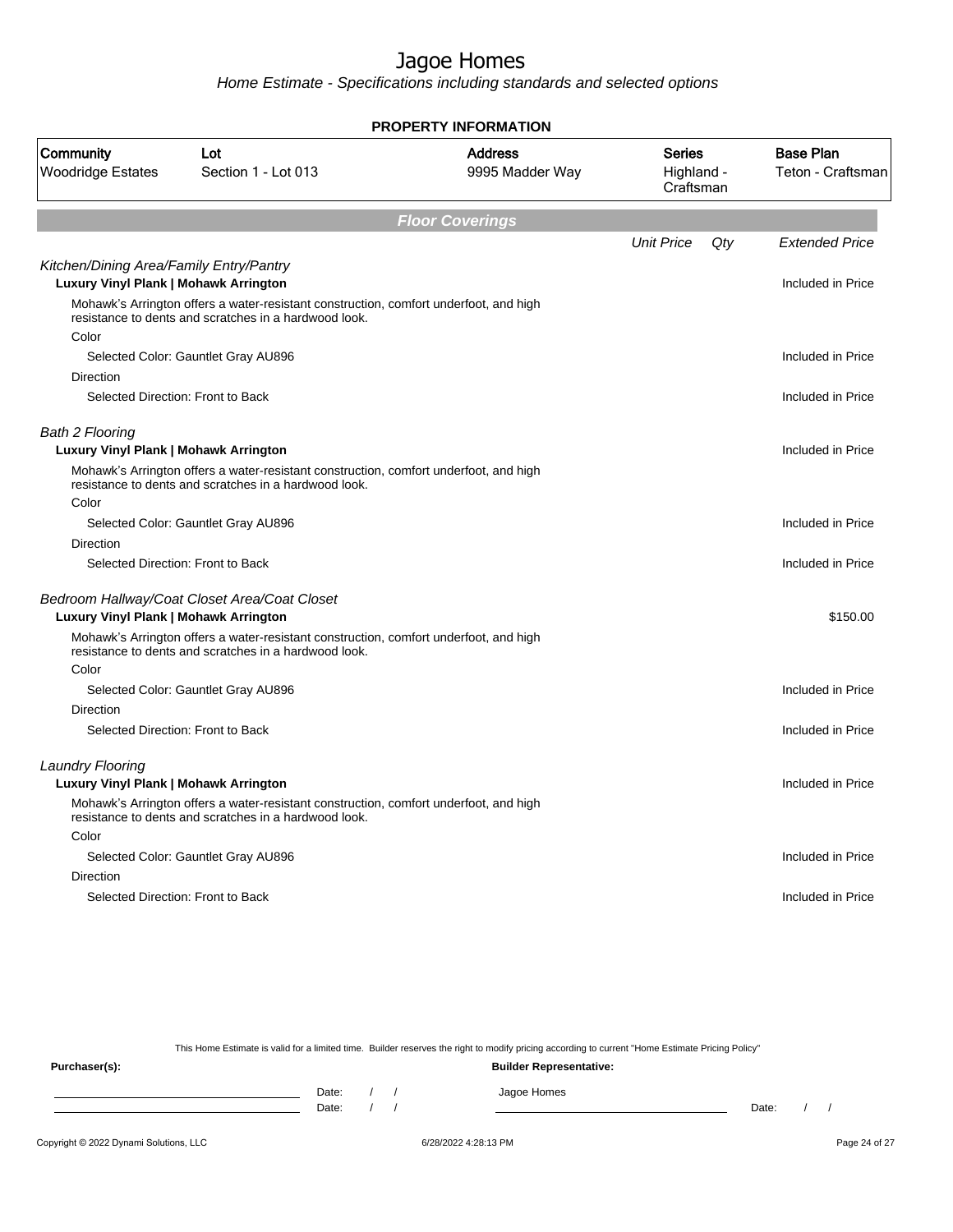|                                                                  |                                                                                                                                                    | <b>PROPERTY INFORMATION</b>       |                                          |     |                                               |
|------------------------------------------------------------------|----------------------------------------------------------------------------------------------------------------------------------------------------|-----------------------------------|------------------------------------------|-----|-----------------------------------------------|
| Community<br><b>Woodridge Estates</b>                            | Lot<br>Section 1 - Lot 013                                                                                                                         | <b>Address</b><br>9995 Madder Way | <b>Series</b><br>Highland -<br>Craftsman |     | <b>Base Plan</b><br>Teton - Craftsman         |
|                                                                  |                                                                                                                                                    | <b>Shelving</b>                   |                                          |     |                                               |
|                                                                  |                                                                                                                                                    |                                   | <b>Unit Price</b>                        | Qty | <b>Extended Price</b>                         |
| <b>Owner's Closet Shelf &amp; Rod</b>                            | Closet Shelf 12" Shelf & Rod - 2 Runs Width of Closet - Supported 2'0" O.C. Vented                                                                 |                                   |                                          |     | Included in Price                             |
| Long Garment Hanging                                             | Selected Long Garment Hanging: None                                                                                                                |                                   |                                          |     | Included in Price                             |
| Standard Hanging                                                 | Selected Standard Hanging: Standard Hanging (42" & 84")                                                                                            |                                   |                                          |     | Included in Price                             |
| Bedroom 2 Closet Shelf & Rod<br>Long Garment Hanging             | Closet Shelf 12" Shelf & Rod - 2 Runs Width of Closet - Supported 2'0" O.C. Vented                                                                 |                                   |                                          |     | Included in Price                             |
| <b>Standard Hanging</b>                                          | Selected Long Garment Hanging: None                                                                                                                |                                   |                                          |     | Included in Price                             |
|                                                                  | Selected Standard Hanging: Standard Hanging (42" & 84")                                                                                            |                                   |                                          |     | Included in Price                             |
| Bedroom 3 Closet Shelf & Rod                                     | Closet Shelf 12" Shelf & Rod - 2 Runs Width of Closet - Supported 2'0" O.C. Vented                                                                 |                                   |                                          |     | Included in Price                             |
| Long Garment Hanging                                             | Selected Long Garment Hanging: None                                                                                                                |                                   |                                          |     | Included in Price                             |
| Standard Hanging                                                 | Selected Standard Hanging: Standard Hanging (42" & 84")                                                                                            |                                   |                                          |     | Included in Price                             |
| <b>Entire Home Storage Shelf</b>                                 | Storage Shelf 12" and 16" deep- Vented (per plan)                                                                                                  |                                   |                                          |     | Included in Price                             |
|                                                                  |                                                                                                                                                    | <b>Foundations</b>                |                                          |     |                                               |
|                                                                  |                                                                                                                                                    |                                   | <b>Unit Price</b>                        | Qty | <b>Extended Price</b>                         |
| <b>Entire Home Footing Size</b><br>16" Wide x 8" Deep, 3000 psi, |                                                                                                                                                    |                                   |                                          |     | Included in Price                             |
|                                                                  |                                                                                                                                                    | Framing                           |                                          |     |                                               |
|                                                                  |                                                                                                                                                    |                                   | <b>Unit Price</b>                        | Qty | Extended Price                                |
| Entire Home 2 x 4 Wall Studs<br>Studs 2 x 4 @ 16" oc, SPF Grade  |                                                                                                                                                    |                                   |                                          |     | Included in Price                             |
| Entire Home 2 x 6 Wall Studs                                     | Studs 2 x 6 @ 24" oc, SPF Grade (Per Plan)                                                                                                         |                                   |                                          |     | Included in Price                             |
| <b>Entire Home Exterior Wall Sheathing</b>                       | Exterior Wall Sheathing (7/16" OSB &/or 1/2" Styrofoam)                                                                                            |                                   |                                          |     | Included in Price                             |
| Purchaser(s):                                                    | This Home Estimate is valid for a limited time. Builder reserves the right to modify pricing according to current "Home Estimate Pricing Policy"   | <b>Builder Representative:</b>    |                                          |     |                                               |
|                                                                  | Date:<br>$\sqrt{2}$<br>$\sqrt{ }$<br>$\prime$<br>$\sqrt{ }$<br>the control of the control of the control of the control of the control of<br>Date: | Jagoe Homes                       |                                          |     | $\prime$<br>$\overline{\phantom{a}}$<br>Date: |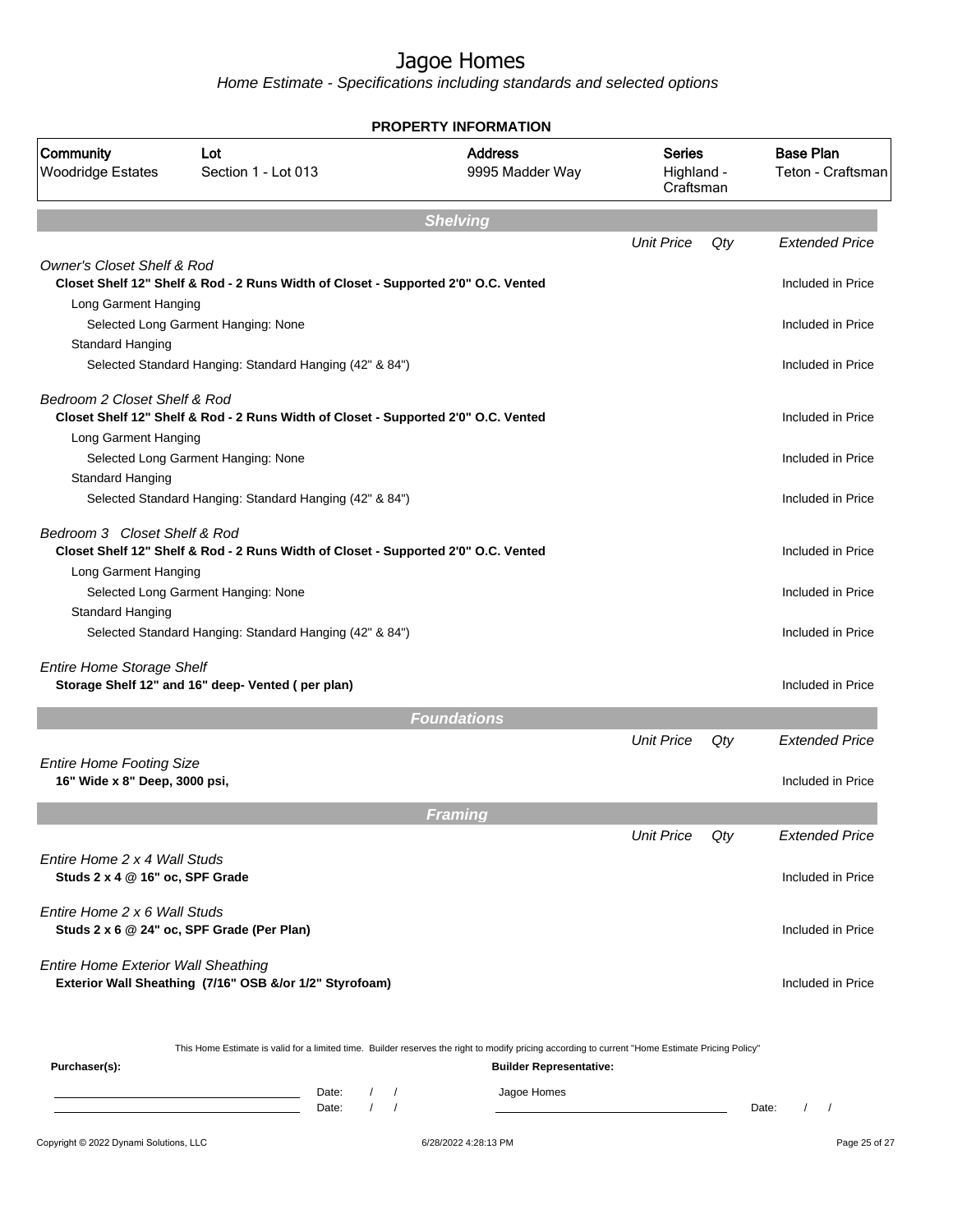|                                                                                                      |                                                                                                                                                  | <b>PROPERTY INFORMATION</b>       |                                          |     |                                            |
|------------------------------------------------------------------------------------------------------|--------------------------------------------------------------------------------------------------------------------------------------------------|-----------------------------------|------------------------------------------|-----|--------------------------------------------|
| Community<br><b>Woodridge Estates</b>                                                                | Lot<br>Section 1 - Lot 013                                                                                                                       | <b>Address</b><br>9995 Madder Way | <b>Series</b><br>Highland -<br>Craftsman |     | <b>Base Plan</b><br>Teton - Craftsman      |
|                                                                                                      |                                                                                                                                                  | <b>Framing</b>                    |                                          |     |                                            |
| Entire Home Exterior Wall House Wrap<br><b>Exterior Wall Covering House Wrap</b>                     |                                                                                                                                                  |                                   | <b>Unit Price</b>                        | Qty | <b>Extended Price</b><br>Included in Price |
| <b>Entire Home Foundation Plates</b><br><b>Foundation Plates treated yellow pine</b>                 |                                                                                                                                                  |                                   |                                          |     | Included in Price                          |
| Main Level Ceiling Heights<br>Interior Flat Ceiling Height 9'0"<br>Certain ceiling heights may vary. |                                                                                                                                                  |                                   |                                          |     | Included in Price                          |
| Per Plan Roof Rafters                                                                                | Roof Rafters 2"x10" @ 24" oc over stairwells, by design                                                                                          |                                   |                                          |     | Included in Price                          |
| Per Plan Roof Trusses<br><b>Roof Trusses</b>                                                         |                                                                                                                                                  |                                   |                                          |     | Included in Price                          |
| <b>Roof Sheathing</b><br>Roof Sheathing 7/16" OSB                                                    |                                                                                                                                                  |                                   |                                          |     | Included in Price                          |
|                                                                                                      |                                                                                                                                                  | <b>Landscaping &amp; Yard</b>     |                                          |     |                                            |
| <b>Exterior Lawn Sod</b><br>Basins)                                                                  | Sod All of Yard, Fescue & Bluegrass (Excludes Areas with Brush & Trees & Retention                                                               |                                   | <b>Unit Price</b>                        | Qty | <b>Extended Price</b><br>Included in Price |
| <b>Shrubs &amp; Trees</b>                                                                            | Shrubs & Trees 5/18" shrubs, 3/3' upright shrubs, 1 tree and landscape mulch                                                                     |                                   |                                          |     | Included in Price                          |
|                                                                                                      |                                                                                                                                                  | <b>Ventilation</b>                |                                          |     |                                            |
|                                                                                                      |                                                                                                                                                  |                                   | <b>Unit Price</b>                        | Qty | <b>Extended Price</b>                      |
| <b>Bath Vent Fans</b><br><b>Bath Fans Vented to Exterior</b>                                         |                                                                                                                                                  |                                   |                                          |     | Included in Price                          |
|                                                                                                      | Kitchen Range Hood or Microwave Hood Vent<br>Kitchen Range Hood or Microwave Hood Vented to Exterior                                             |                                   |                                          |     | Included in Price                          |
| Roof Whirlybird                                                                                      | Aluminum Turbine Ventilator "Whirlybird", by design                                                                                              |                                   |                                          |     | Included in Price                          |
| <b>Home Soffit Vents</b><br>Soffit Vent Continuous Perforated Vinyl                                  |                                                                                                                                                  |                                   |                                          |     | Included in Price                          |
| Purchaser(s):                                                                                        | This Home Estimate is valid for a limited time. Builder reserves the right to modify pricing according to current "Home Estimate Pricing Policy" | <b>Builder Representative:</b>    |                                          |     |                                            |
|                                                                                                      | Date:<br>$\sqrt{2}$<br>Date:                                                                                                                     | Jagoe Homes                       |                                          |     | Date:<br>$\prime$                          |